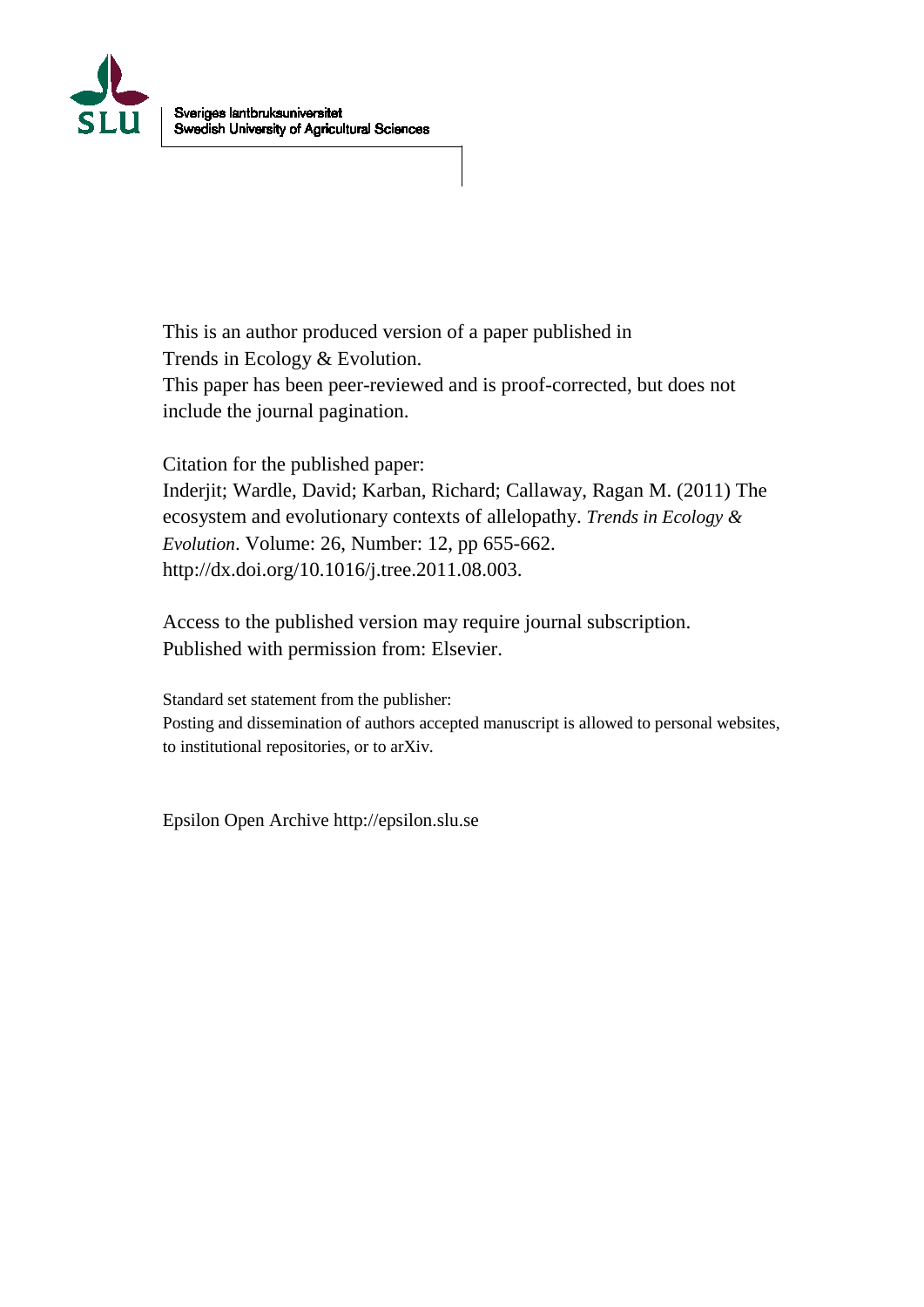| $\overline{2}$<br>The ecosystem and evolutionary contexts of allelopathy<br>3<br>$\overline{4}$<br>Inderjit*, David A. Wardle <sup>1</sup> , Richard Karban <sup>2</sup> , and Ragan M. Callaway <sup>3</sup><br>5<br>Department of Environmental Studies, Centre for Environmental Management of Degraded<br>6<br>Ecosystems (CEMDE), University of Delhi, Delhi, India; <sup>1</sup> Department of Forest Ecology and<br>$\tau$<br>Management, Swedish University of Agricultural Sciences; Umeå, Sweden; <sup>2</sup> Department of<br>8<br>Entomology, University of California Davis, Davis, CA, USA; <sup>3</sup> Division of Biological Sciences,<br>9<br>The University of Montana, Missoula, MT, USA.<br>10<br>11<br>12<br><i>*Corresponding author:</i> Inderjit (inderjitdu@gmail.com)<br>13<br>14<br>Short title: Allelopathy: ecosystem-dependent interactions<br>15<br>16<br>17<br>Type of article: Review<br>18<br>Number of words in the abstract $= 97$<br>19<br>Number of words in the manuscript = $3855$<br>20<br>Number of references $= 91$<br>21<br>22<br>Number of Boxes $= 1$<br>Number of Tables $= 1$<br>23 | 1  | <b>Review</b> |
|----------------------------------------------------------------------------------------------------------------------------------------------------------------------------------------------------------------------------------------------------------------------------------------------------------------------------------------------------------------------------------------------------------------------------------------------------------------------------------------------------------------------------------------------------------------------------------------------------------------------------------------------------------------------------------------------------------------------------------------------------------------------------------------------------------------------------------------------------------------------------------------------------------------------------------------------------------------------------------------------------------------------------------------------------------------------------------------------------------------------------------------|----|---------------|
|                                                                                                                                                                                                                                                                                                                                                                                                                                                                                                                                                                                                                                                                                                                                                                                                                                                                                                                                                                                                                                                                                                                                        |    |               |
|                                                                                                                                                                                                                                                                                                                                                                                                                                                                                                                                                                                                                                                                                                                                                                                                                                                                                                                                                                                                                                                                                                                                        |    |               |
|                                                                                                                                                                                                                                                                                                                                                                                                                                                                                                                                                                                                                                                                                                                                                                                                                                                                                                                                                                                                                                                                                                                                        |    |               |
|                                                                                                                                                                                                                                                                                                                                                                                                                                                                                                                                                                                                                                                                                                                                                                                                                                                                                                                                                                                                                                                                                                                                        |    |               |
|                                                                                                                                                                                                                                                                                                                                                                                                                                                                                                                                                                                                                                                                                                                                                                                                                                                                                                                                                                                                                                                                                                                                        |    |               |
|                                                                                                                                                                                                                                                                                                                                                                                                                                                                                                                                                                                                                                                                                                                                                                                                                                                                                                                                                                                                                                                                                                                                        |    |               |
|                                                                                                                                                                                                                                                                                                                                                                                                                                                                                                                                                                                                                                                                                                                                                                                                                                                                                                                                                                                                                                                                                                                                        |    |               |
|                                                                                                                                                                                                                                                                                                                                                                                                                                                                                                                                                                                                                                                                                                                                                                                                                                                                                                                                                                                                                                                                                                                                        |    |               |
|                                                                                                                                                                                                                                                                                                                                                                                                                                                                                                                                                                                                                                                                                                                                                                                                                                                                                                                                                                                                                                                                                                                                        |    |               |
|                                                                                                                                                                                                                                                                                                                                                                                                                                                                                                                                                                                                                                                                                                                                                                                                                                                                                                                                                                                                                                                                                                                                        |    |               |
|                                                                                                                                                                                                                                                                                                                                                                                                                                                                                                                                                                                                                                                                                                                                                                                                                                                                                                                                                                                                                                                                                                                                        |    |               |
|                                                                                                                                                                                                                                                                                                                                                                                                                                                                                                                                                                                                                                                                                                                                                                                                                                                                                                                                                                                                                                                                                                                                        |    |               |
|                                                                                                                                                                                                                                                                                                                                                                                                                                                                                                                                                                                                                                                                                                                                                                                                                                                                                                                                                                                                                                                                                                                                        |    |               |
|                                                                                                                                                                                                                                                                                                                                                                                                                                                                                                                                                                                                                                                                                                                                                                                                                                                                                                                                                                                                                                                                                                                                        |    |               |
|                                                                                                                                                                                                                                                                                                                                                                                                                                                                                                                                                                                                                                                                                                                                                                                                                                                                                                                                                                                                                                                                                                                                        |    |               |
|                                                                                                                                                                                                                                                                                                                                                                                                                                                                                                                                                                                                                                                                                                                                                                                                                                                                                                                                                                                                                                                                                                                                        |    |               |
|                                                                                                                                                                                                                                                                                                                                                                                                                                                                                                                                                                                                                                                                                                                                                                                                                                                                                                                                                                                                                                                                                                                                        |    |               |
|                                                                                                                                                                                                                                                                                                                                                                                                                                                                                                                                                                                                                                                                                                                                                                                                                                                                                                                                                                                                                                                                                                                                        |    |               |
|                                                                                                                                                                                                                                                                                                                                                                                                                                                                                                                                                                                                                                                                                                                                                                                                                                                                                                                                                                                                                                                                                                                                        |    |               |
|                                                                                                                                                                                                                                                                                                                                                                                                                                                                                                                                                                                                                                                                                                                                                                                                                                                                                                                                                                                                                                                                                                                                        |    |               |
|                                                                                                                                                                                                                                                                                                                                                                                                                                                                                                                                                                                                                                                                                                                                                                                                                                                                                                                                                                                                                                                                                                                                        |    |               |
|                                                                                                                                                                                                                                                                                                                                                                                                                                                                                                                                                                                                                                                                                                                                                                                                                                                                                                                                                                                                                                                                                                                                        | 24 |               |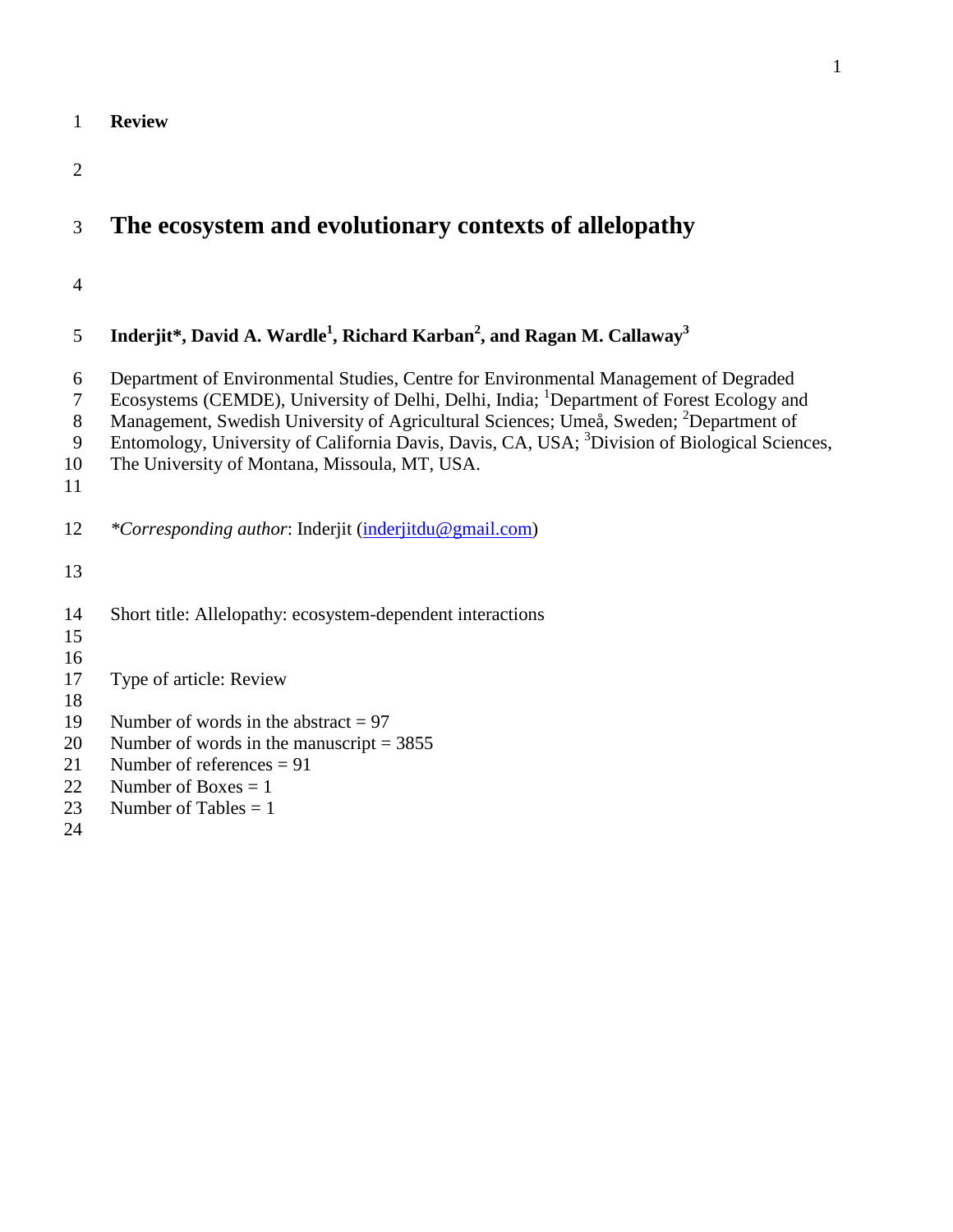**Abstract**

| 27 | Plants can release chemicals into the environment that suppress the growth and establishment of      |
|----|------------------------------------------------------------------------------------------------------|
| 28 | other plants in their vicinity, a process known as 'allelopathy'. However, chemicals with            |
| 29 | allelopathic functions have other ecological roles, such as plant defense, nutrient chelation, and   |
| 30 | regulation of soil biota in ways that affect decomposition and soil fertility. These ecosystem-scale |
| 31 | roles of allelopathic chemicals can augment, attenuate or modify their community-scale               |
| 32 | functions. In this review we explore allelopathy in the context of ecosystem properties, and         |
| 33 | through its role in exotic invasions consider how evolution might affect the intensity and           |
| 34 | importance of allelopathic interactions.                                                             |
| 35 |                                                                                                      |
| 36 | Key words: allelopathy, allelochemicals, community ecology, evolution, exudates, herbivory,          |
| 37 | invasion, soil microbes                                                                              |
| 38 |                                                                                                      |
| 39 | Allelochemical interactions in the context of communities and ecosystems                             |
| 40 |                                                                                                      |
| 41 | How populations are organized into higher units, or "communities", is a central issue in ecology     |
| 42 | [1]. The Russian ecologist T.A. Rabotnov [2] hypothesized that adaptation of plant species to the    |
| 43 | chemistry of other species was crucial to this organization. Rabotnov focused on allelopathic        |
| 44 | interactions, which involve biochemically based suppression of the establishment and growth of       |
| 45 | one plant by another. But plant-released secondary chemicals also have powerful effects on           |
| 46 | decomposition [3], herbivory [4], trophic interactions [5] and nitrogen cycling [6,7] (Figure 1).    |
| 47 | Allelopathy has been studied a great deal over the last 50 years, but only a few studies have        |
| 48 | attempted to understand allelochemical interactions among plants in the context of these broader     |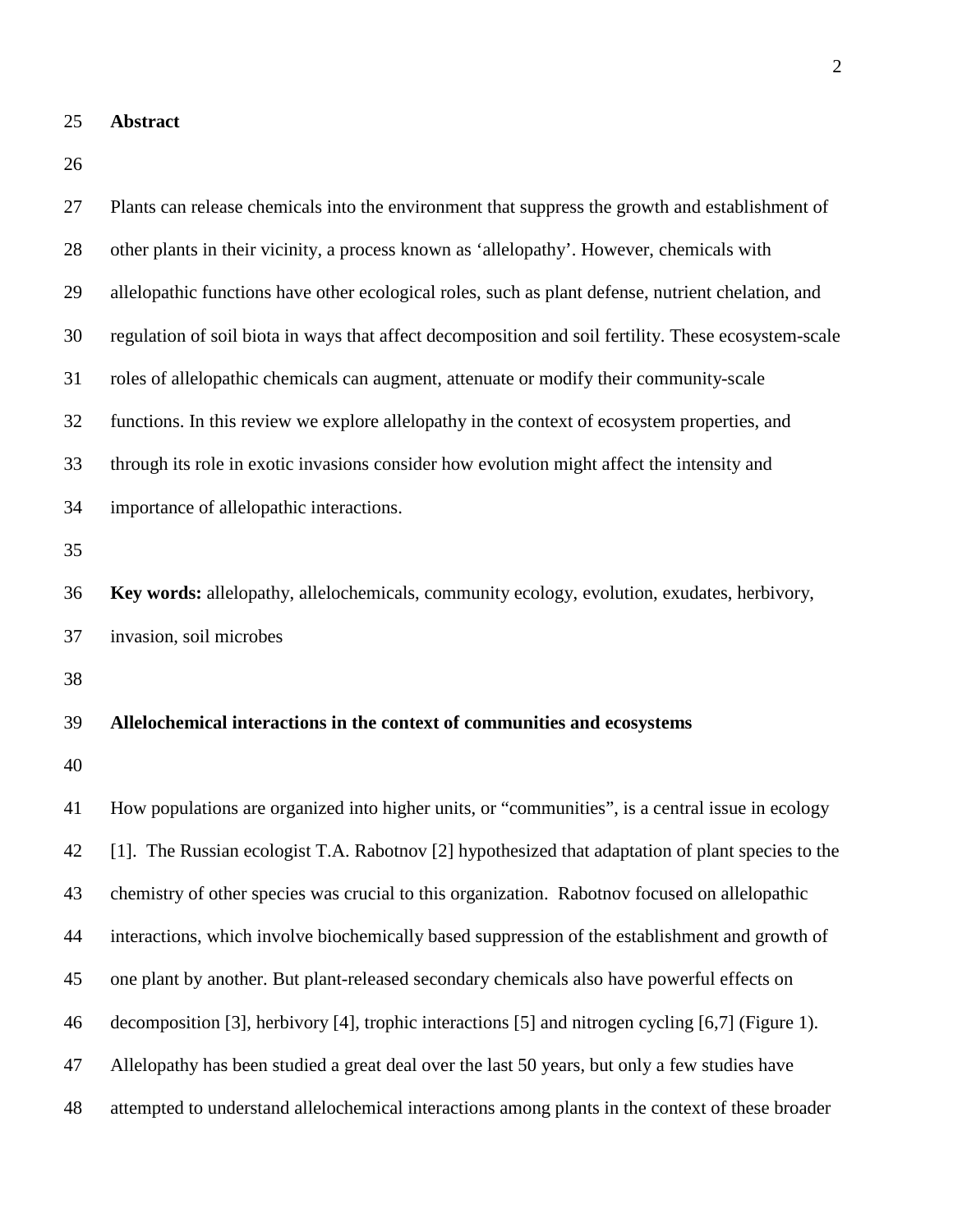effects [8-14]. Consideration of allelopathy in this integrated community and ecosystem context requires the recognition of the large number of different processes that can be affected by the same chemical or its derivatives, and the potential for the direct allelochemical effects of plants on each other to be augmented, attenuated, modified or offset [11]. These other interactors can enhance or reduce allelochemical production, change the persistence or effectiveness of allelochemicals in soil, and select for higher or lower allelochemical concentrations over evolutionary time. Understanding allelopathy in the context of communities and ecosystems can be further developed by comparing the potential allelopathic effects of invasive species between their native and introduced ranges [15-18]. Such biogeographic comparisons suggest that evolutionary relationships among plants, and between plants and soil biota, may affect the role of allelopathy in community organization [16].

 Mere production of chemicals by a plant is not sufficient to ensure their allelopathic potential. Abiotic and biotic environmental conditions determine the allelopathic potential of chemicals in soil [10]. Recent studies have advanced our understanding of allelopathy by examining it in environmental [12,19-21], biogeographic [15,16,22] and evolutionary [23,24] contexts. Our goal is to discuss how (i) biotic and abiotic environmental conditions and (ii) evolutionary history affect the production, fate, and effectiveness of allelopathic compounds in soils (Figure 1). Specifically, we consider how habitat or site-specific characteristics, non-native ecosystems, and environmental variables all influence the release, accumulation, and function of chemicals, and thus affect the organization of natural systems.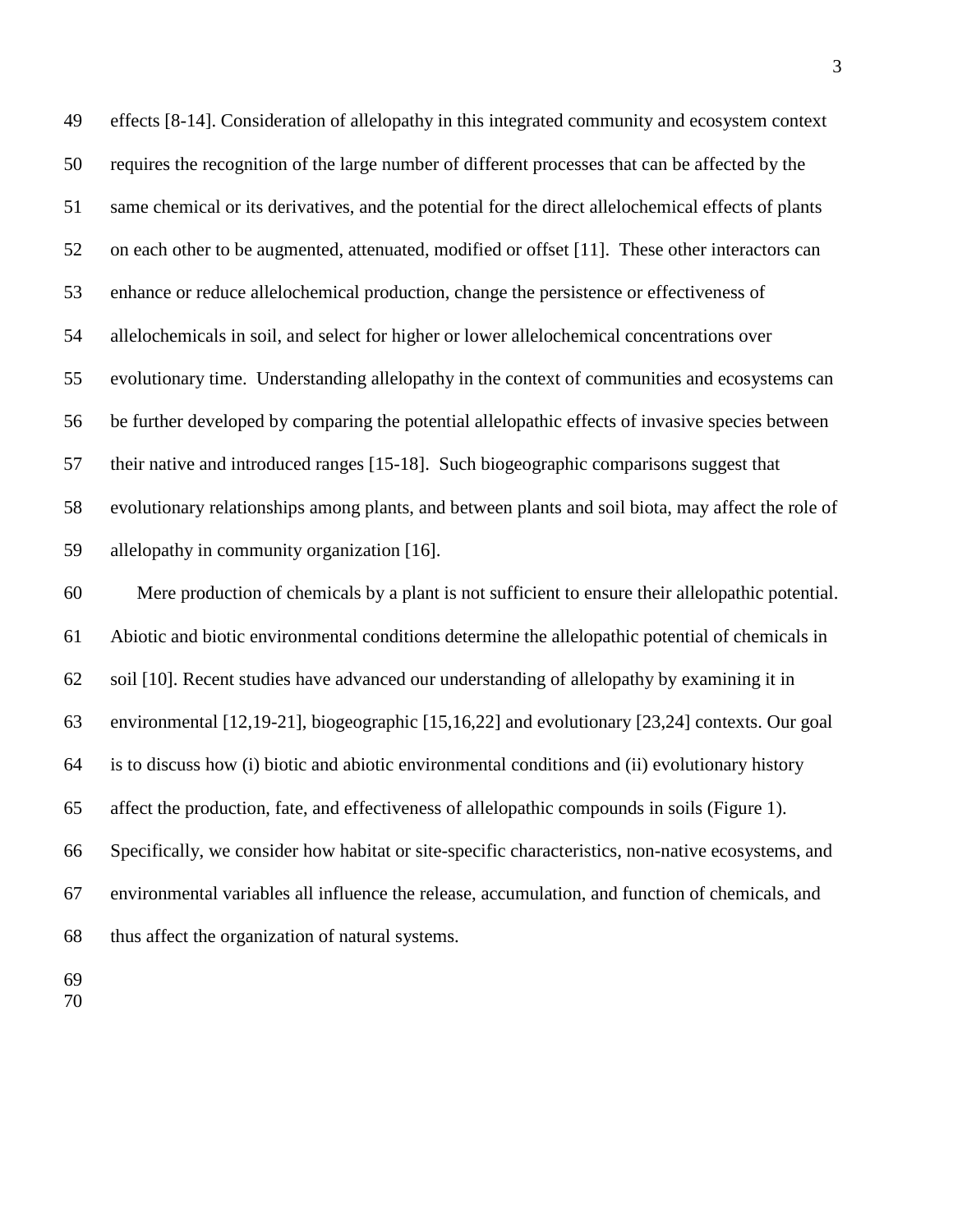The production, storage, and release of allelochemicals are key mechanisms of plant behavior which affect almost all aspects of a plant's ecology [9]. These processes are affected by the abiotic and biotic properties of the ecosystems in which plants grow [25], and chemicals produced by plants in turn have strong effects on ecosystem properties. We propose that by explicitly recognizing and integrating these ecosystem level effects, we will better understand the various allelopathic, defensive, foraging, and signaling roles of chemicals in the organization of natural communities (Figure 1). Under natural conditions, allelopathic effects can result from interactive effects among multiple compounds [26-29]. One of the best understood allelopathic systems involves the root exudates of *Sorghum bicolor* which can contain up to 85% sorgoleone [30,31], However, is now recognized that these exudates often contain both sorgoleone and its analogue (the lipid resorcinol) in a 1:1 ratio [31], yielding the opportunity for studying potential interactive effects among these two compounds. 86 Many chemicals released from the roots of plant species function to make nutrients available, often through chelation, and can be quite substrate specific. Some chelators also appear to be allelopathic. Chelating chemicals can degrade either slowly or rapidly, and this can increase or decrease their biological activity [9,12,14]. However, many chelators are non-specific and hence will bind with any of the metal ions with affinity decreasing along a lypotropic series. Most

**Consumer, competitor and soil microbe effects on allelochemical production and activity** 

natural soils are abundant in metal ions and hence it is difficult to find an uncomplexed chelator

under natural conditions. This aspect therefore needs more attention.

 There is considerable evidence for the direct inhibitory effects of specific allelochemicals isolated from root exudates, leaf leachates and leaf volatiles of plants on other species. However,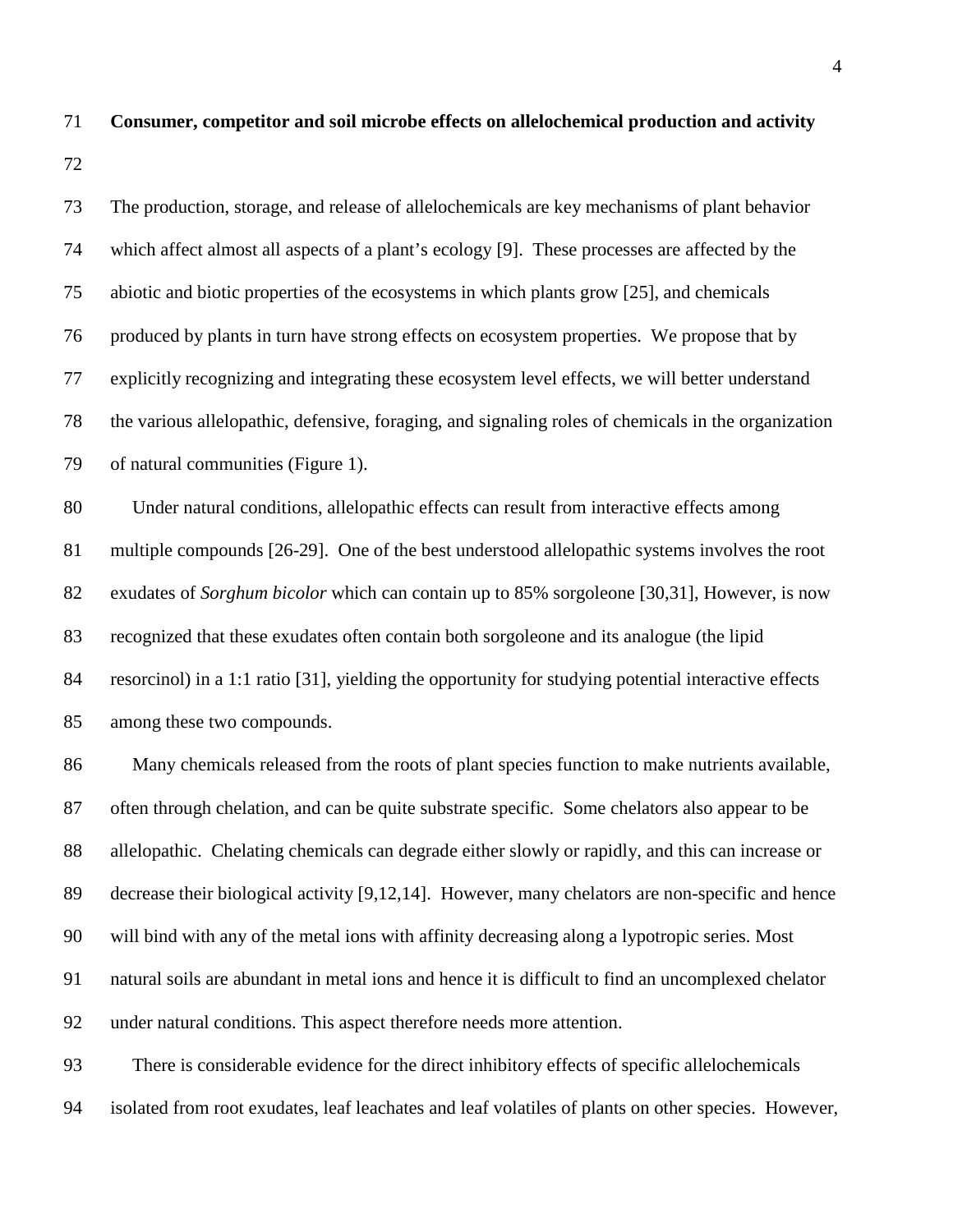| 95  | in many cases, substantial variation has been found in the field concentrations and production of      |
|-----|--------------------------------------------------------------------------------------------------------|
| 96  | the chemical, responses of target species, and the chemical's interactions with environmental          |
| 97  | conditions, other phytochemicals, and other biota [10,12,32]. Such variation in allelochemical-        |
| 98  | environment interactions makes allelopathy difficult to consistently demonstrate in the field [but     |
| 99  | see 16,33,34], and has led to conflicting evidence for the ecological relevance of particular          |
| 100 | chemicals (Box 1) [19,32,35-37]. However, variation in the allelopathic potential of chemicals         |
| 101 | among environments allows for more realistic appraisals of the role of ecological context in           |
| 102 | driving allelopathic interactions [12]. Such processes provide alternative hypotheses for the direct   |
| 103 | effects of allelochemicals on other species, and a broader understanding of the conditional effects    |
| 104 | of allelopathy. Here we discuss how interactions between chemicals and ecosystem factors affect        |
| 105 | the production, release, accumulation and activity of allelochemicals (Figure 1).                      |
| 106 |                                                                                                        |
|     |                                                                                                        |
| 107 | Above-ground ecosystem influences on allelopathy                                                       |
| 108 |                                                                                                        |
| 109 | Biotic components of the ecosystem such as herbivores, competitors, pathogens and belowground          |
| 110 | decomposers can alter concentrations of chemicals already in plant tissues or released from            |
| 111 | plants, or stimulate the production of chemicals that are otherwise not present or occur at very       |
| 112 | low levels [38,39]. Here we discuss above-ground biotic influences of ecosystems on allelopathic       |
| 113 | effects of herbivory-induced volatile chemicals in various environments.                               |
| 114 | Many allelochemicals can be induced by low concentrations of soil nutrients (although the              |
| 115 | ultimate cue is likely to be low concentrations in tissues). For example, iron deficiencies            |
| 116 | stimulate highly complex exudation responses [14]. Under iron limitation the roots of <i>Centaurea</i> |
| 117 | <i>diffusa</i> prolong the release of 8-hydroxyquinoline that also mobilizes metals and makes them     |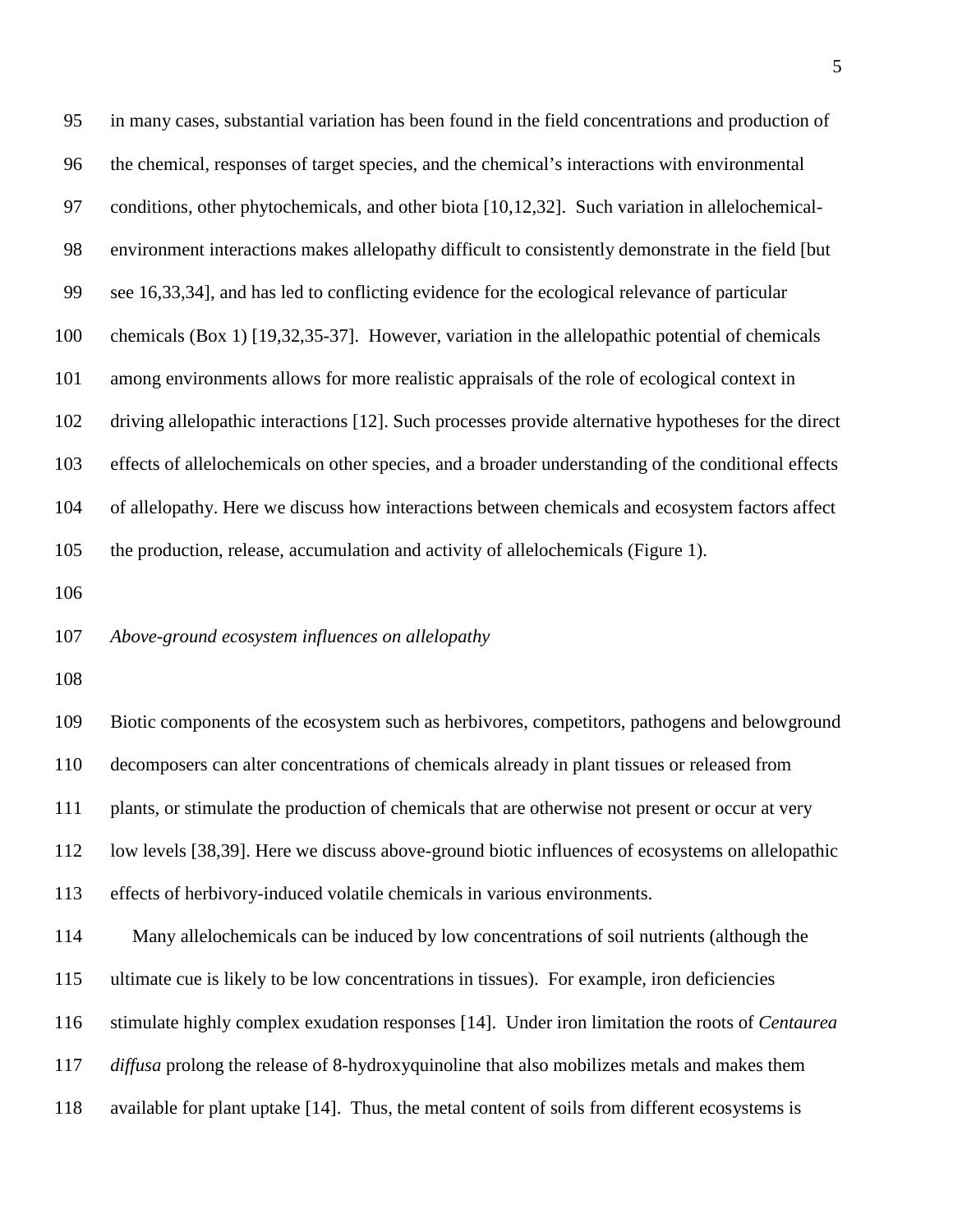likely to strongly influence the production and soil availability of 8-hydroxyquinoline, and complex interactions between this allelochemical and metals may also determine its biological activity [14]. Light intensity increases the root exudation of 8-hydroxyquinoline [14], which exhibits a diurnal rhythm and reaches a maximum after 6 hours of exposure to light. Evaluating the role of an allelochemical in the context of its abiotic environment should aid our understanding on its release and allelopathic activities.

 Induced secondary metabolite-based defenses are common in plants [40], and if the same secondary metabolites or their derivatives are also allelopathic, herbivory might substantially modify allelopathic interactions [see 11]. Karban [8] found that volatiles produced by experimental clipping of sagebrush also inhibited germination and establishment of neighboring plant species, thus providing experimental evidence of an herbivore-enhanced allelopathic effect. The effects of allelochemicals depend not only on environmental conditions but also the genetic landscape. For example, effects of herbivore-induced volatiles on neighboring sagebrush plants were greater when the plants were genetically identical than when genetically different [41]. Herbivory induces plant defenses that trigger the release of volatile organic compounds [38,42] and accumulation of polyphenolics [43], and some of these chemicals may be allelopathic in nature. Consistent with this, Bi *et al.* [44] found that exogenous application of methyl jasmonate, a chemical that induces herbivore defenses in many plant species, led to the accumulation of phenolics in rice and increased its allelopathic effects on other plants.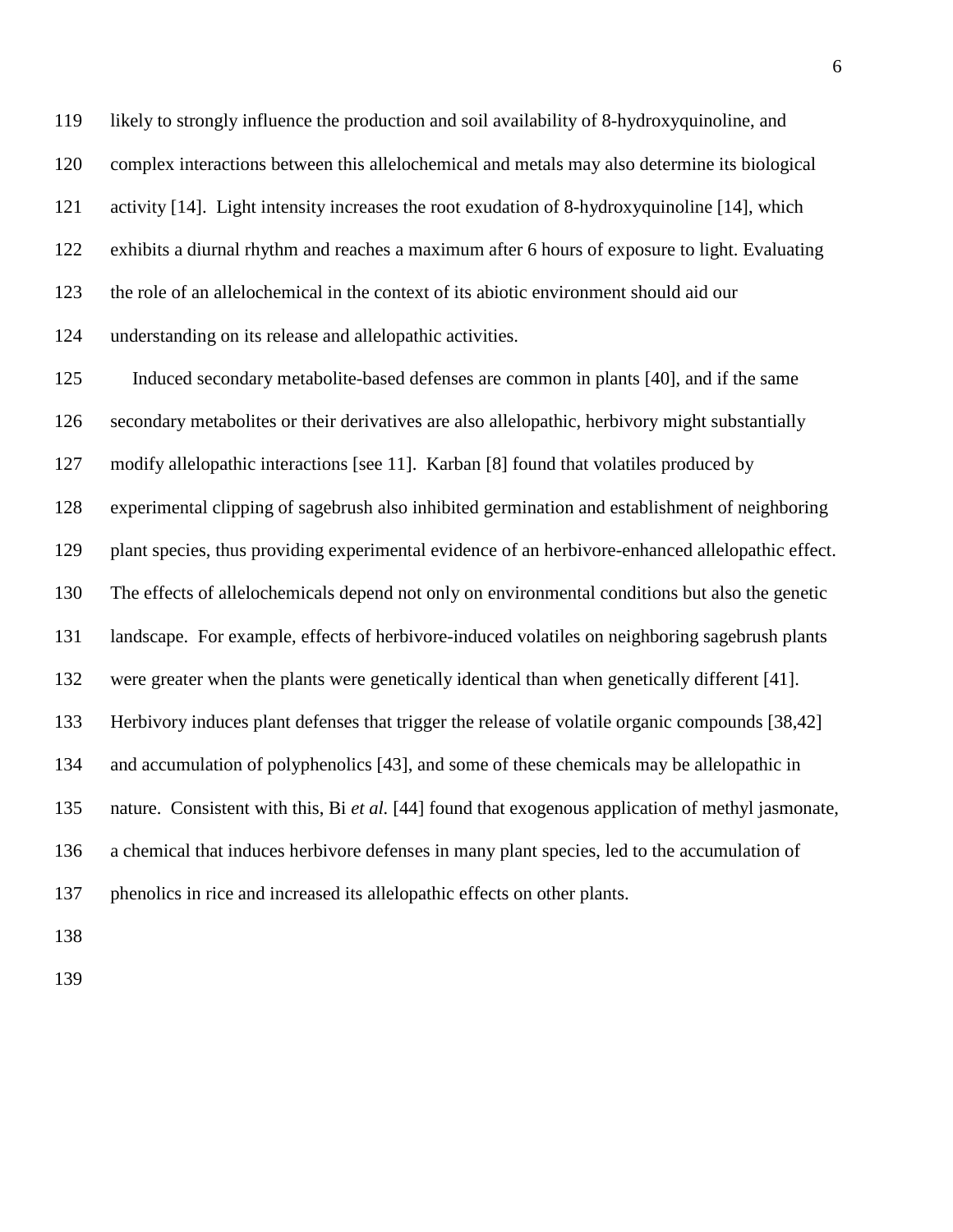Below-ground influences of ecosystem processes driven by soil biota, genetic effects on root interactions, and complex interactions among different root exudates appear to shape allelopathic interactions. The general importance of soil communities in influencing the qualitative and quantitative availability of allelochemicals is well established [45,46]. Microbial transformation of biologically active chemicals commonly degrades their function, and evaluation of the activity of an allelochemical in microbe-free substratum may therefore not be ecologically relevant. For example, allelopathic effects of m-tyrosine, a metabolite exuded by the roots of *Festuca rubra* ssp. *commutata*, have been demonstrated through filter paper bioassays free from naturally occurring microbes [47]*.* However, Kaur *et al.* [19] showed that allelopathic effects of m- tyrosine were only evident in sterilized soil and diminished sharply in non-sterile soil with an intact microbial community. Even this type of comparison must be interpreted with caution because the scale of ecological interactions among roots, microbes and allelochemicals is microscopic and ephemeral. For example, Bertin *et al.* [48] found that the predicted half-life of m-tyrosine in soil in laboratory conditions was less than 1 day, indicative of rapid microbial degradation. Sorgoleone, a major component of root exudates of *Sorghum bicolor*, is a potent allelochemical [30] and microorganisms present in North American soils readily use it as a carbon source [49]. It has been shown that the methoxy group of sorgoleone, which is responsible for much of its activity, degrades rapidly in soil [49]. In addition to the direct effects of allelochemicals on plant growth, their indirect effects may

allelochemical fractions from a phenolic-rich alpine forb, *Acomastylis rossii*, on soil respiration

be mediated by microbial activity. Meier and Bowman [50] compared the effects of several

and the growth of the grass *Deschampsia caespitosa*. They found that some fractions had a direct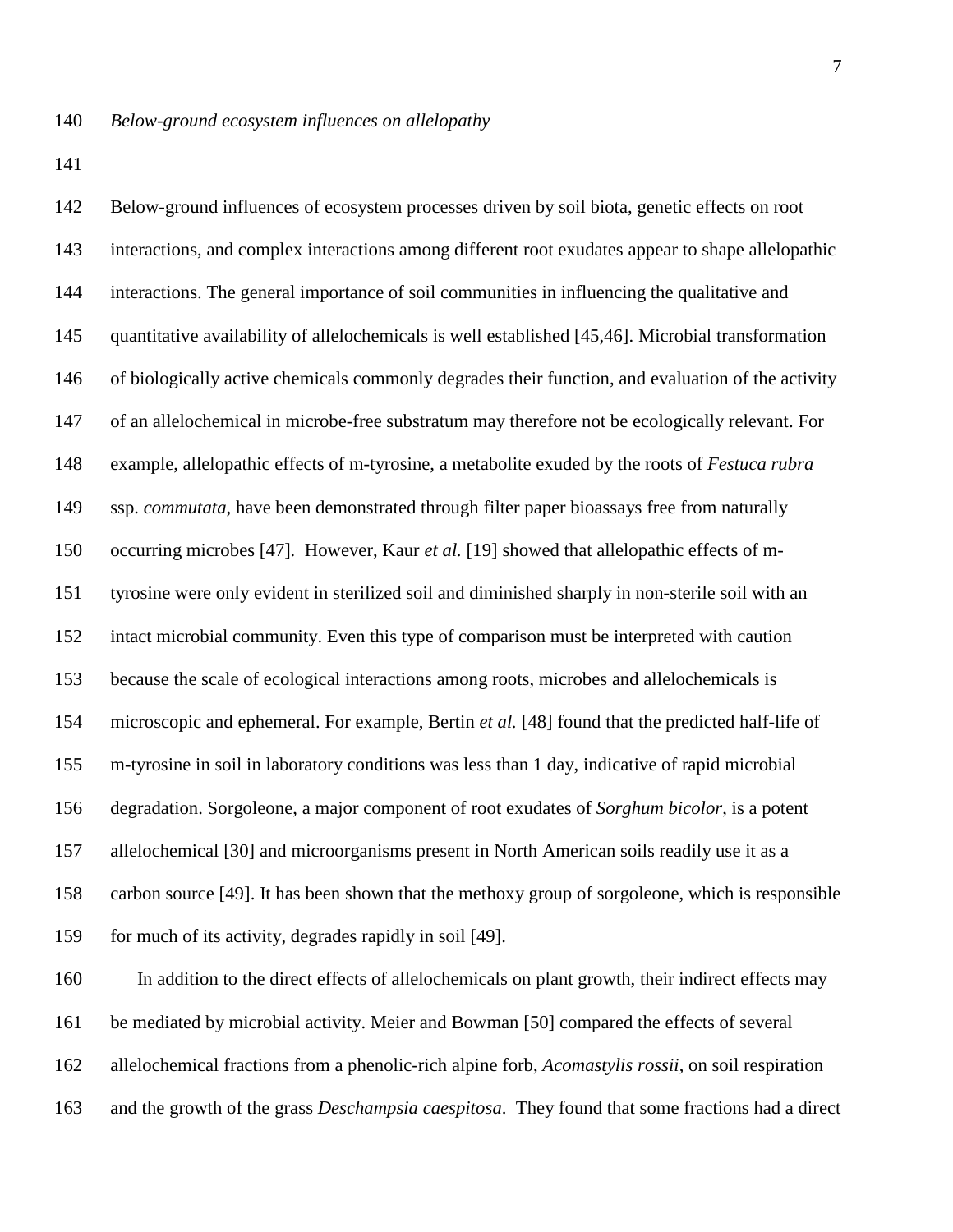phytotoxic effect (i.e., which did not increase soil respiration but killed *D. caespitosa*) while others appeared to work indirectly through the soil microbial community (i.e., which stimulated soil respiration and reduced plant growth and plant N concentration). Their results provide a compelling example of how phenolic compounds can inhibit root growth directly as well as through interacting with soil biota. In another example, *Alliaria petiolata* can have negative impacts on arbuscular mycorrhizal (AM) fungi and regeneration of seedlings native to North America in soil from North America [51], but much weaker effects on AM fungi in soils from Europe where it is native. Cantor *et al.* [52] showed that even very low field concentrations of allyl isothiocynate (*ca.* 0.001mM) produced in the presence of *A. petiolata* strongly inhibited the spore germination of the AM fungus *Glomus clarum*. However, Barto *et al.* [53] did not find effects of *A. petiolata* extracts on the AM fungal colonization of roots or soils, and suggested that potential alleopathic effects of *A. petiolata* might be due to direct inhibition of plant seedlings and fungus before the formation of symbiosis.

 The impacts of seasonal variation on the production and accumulation of allelochemicals [54] and soil microbial communities [55] also contribute to the context-specificity of allelopathic effects. For example, *Alliaria petiolata* accumulates glucotropaeolin three times more rapidly in autumn than in spring, while accumulation of alliarinoside is highest in spring [54]. Fungal communities and ectomycorrhizal colonization rates showed linear and curvilinear responses to alliarinoside and glucosinolate concentrations, respectively [24]. Increasing concentrations of alliarinoside were found to alter AM fungal communities, leading to a decline in AMF colonization of *Quercus rubra* roots [24].

 Belowground interactions among plants may also be genotype or ecotype dependent. For example, when the roots of different *Ambrosia dumosa* plants make contact they often stop growing, but there is a geographic and genotypic aspect to this response. For example, roots of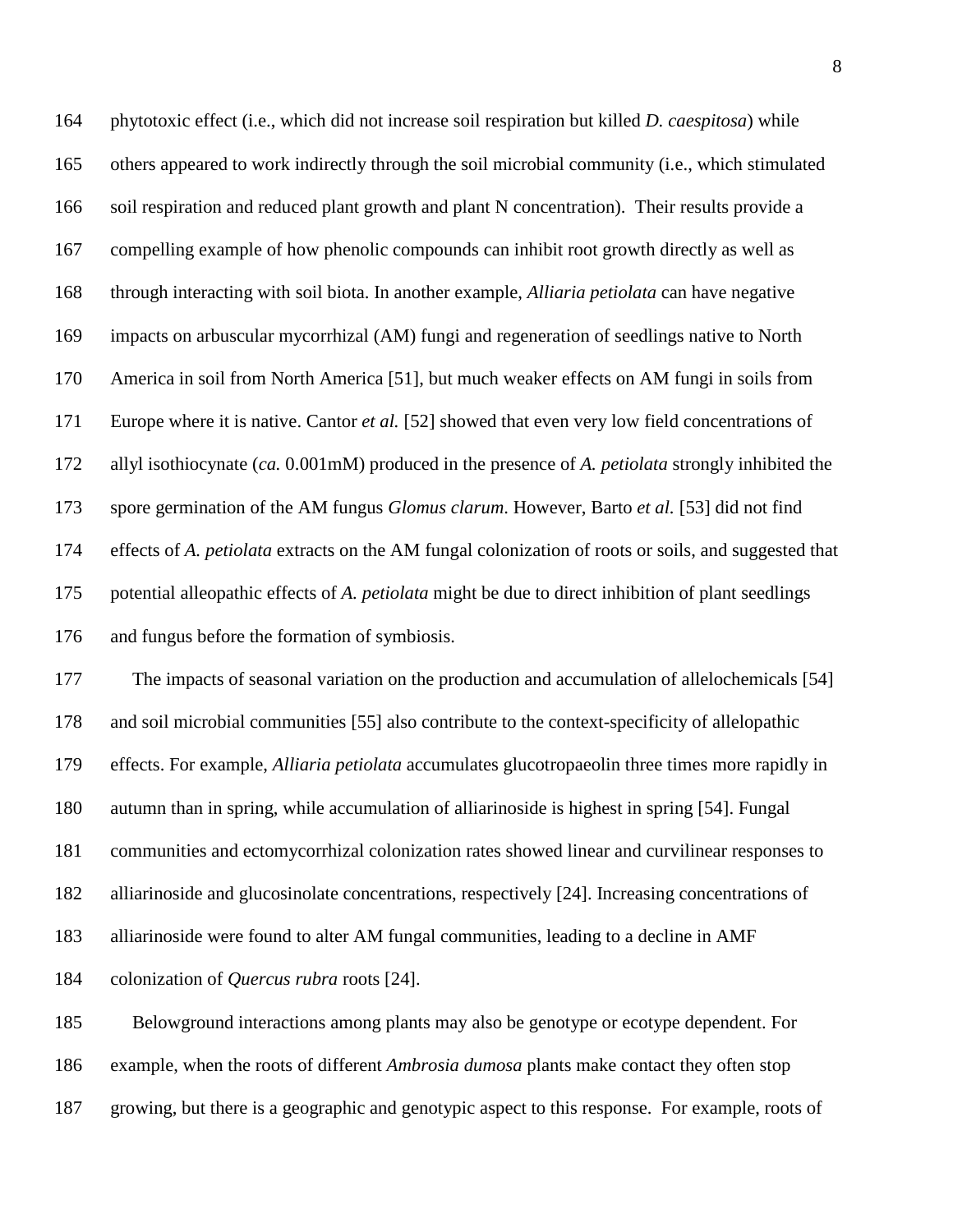the plants from the same region show strong contact inhibition, but roots from plants from different regions do not [56,57]. *Cakile edentula* plants allocate biomass differently to roots if they are grown in the same pots shared by genetic relatives (kin) compared to pots shared by strangers [58]. Lankau [59] reported that investment in high tissue concentrations of sinigrin produced by *Brassica nigra* gave it an advantage in interspecific competition but a disadvantage in intraspecific competition. Further, selection for *B. nigra* individuals that produced high levels of sinigrin was stronger when grown with other species than with other individuals of its own species.

 Coexisting plant species can differ greatly in their growth response to allelochemicals produced by a given plant species, and allelopathic effects can be highly species-specific [16,22,60]. As such, there is a wide range of abilities (and perhaps mechanisms) among species to protect themselves from chemical effects of their neighbors. Weir *et al.* [61] found that *Gaillardia grandiflora* and *Lupinus sericeus* secrete oxalate in response to catechin exposure, which could make these two species resistant to *C. stoebe* invasion. Exogenous application of oxalate blocks the production of reactive oxygen species in the target plants, minimizing oxidative damage caused by catechin. Such variation in the species-specific response of target species may play a crucial role in the organization or assembly of plant communities in a similar manner that it does for microbial communities [62], and provides an opportunity for allelopathy to drive natural selection [63]. Variation in the ecological roles of secondary compounds is better understood for consumer defense than for allelopathy, but for both types of interactions variation is an important aspect of the effects of chemicals on communities and populations. Issues of spatial scale and patchiness make studies of the roles of allelochemicals in soils

 difficult to interpret. The effects of allelochemicals in soils are generally examined using "bulk soils", where allelochemicals are added to a volume of soil that is orders of magnitude greater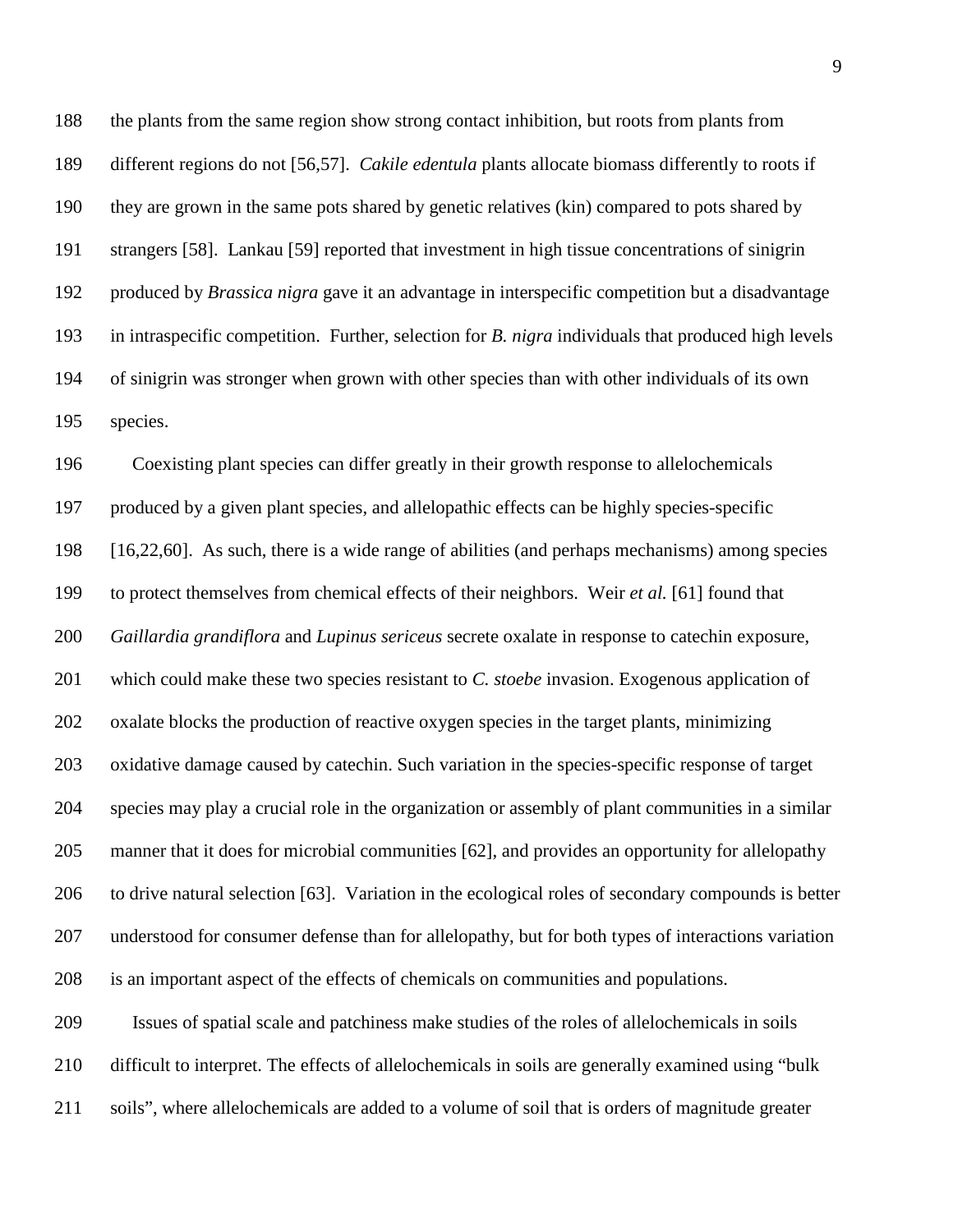than the soil volume in which the interactions occur. 'Realistic' concentrations of allelochemicals are estimated for the average of the large soil volume. However, the action of root-exuded chemicals often takes place at root-root interfaces. The use of estimated soil concentrations is just one way to explore allelopathy in a reasonably realistic manner, but they have limitations for the determination of the allelopathic functions of chemicals. If an allelochemical is experimentally applied to soil in such a way as to allow it to transform before contact with roots [12,19,34,37], then the failure to find an effect cannot be taken as evidence that effects do not occur when roots are in close proximity to each other. This issue is, however, less relevant when allelochemicals enter the soil through release from foliage or decomposition of 221 plant litter. **Biogeographic comparisons of allelopathy: evolutionary changes in allelochemical effects** The effects of allelopathy are also dependent on the evolutionary history of the interaction. Understanding the mechanisms by which many exotic invasive plants strongly suppress their neighbors in invaded but not native ranges has attracted growing recent attention. Allelopathy and other biochemically driven interactions may contribute to the success of some exotic invasive plants, and when either specific allelochemicals or general allelopathic effects are stronger against potentially evolutionarily naïve species in invaded ranges, we gain insight into how evolutionary history affects biological organization [64]. Biogeographical comparisons of the ecological and biochemical traits of species in introduced and native ranges have proven useful for evaluating mechanisms of invasion [65]. Examining the production and/or accumulation of allelochemicals in novel and native environments, and the sensitivity of native residents and soil communities to novel chemicals, can help understand these mechanisms.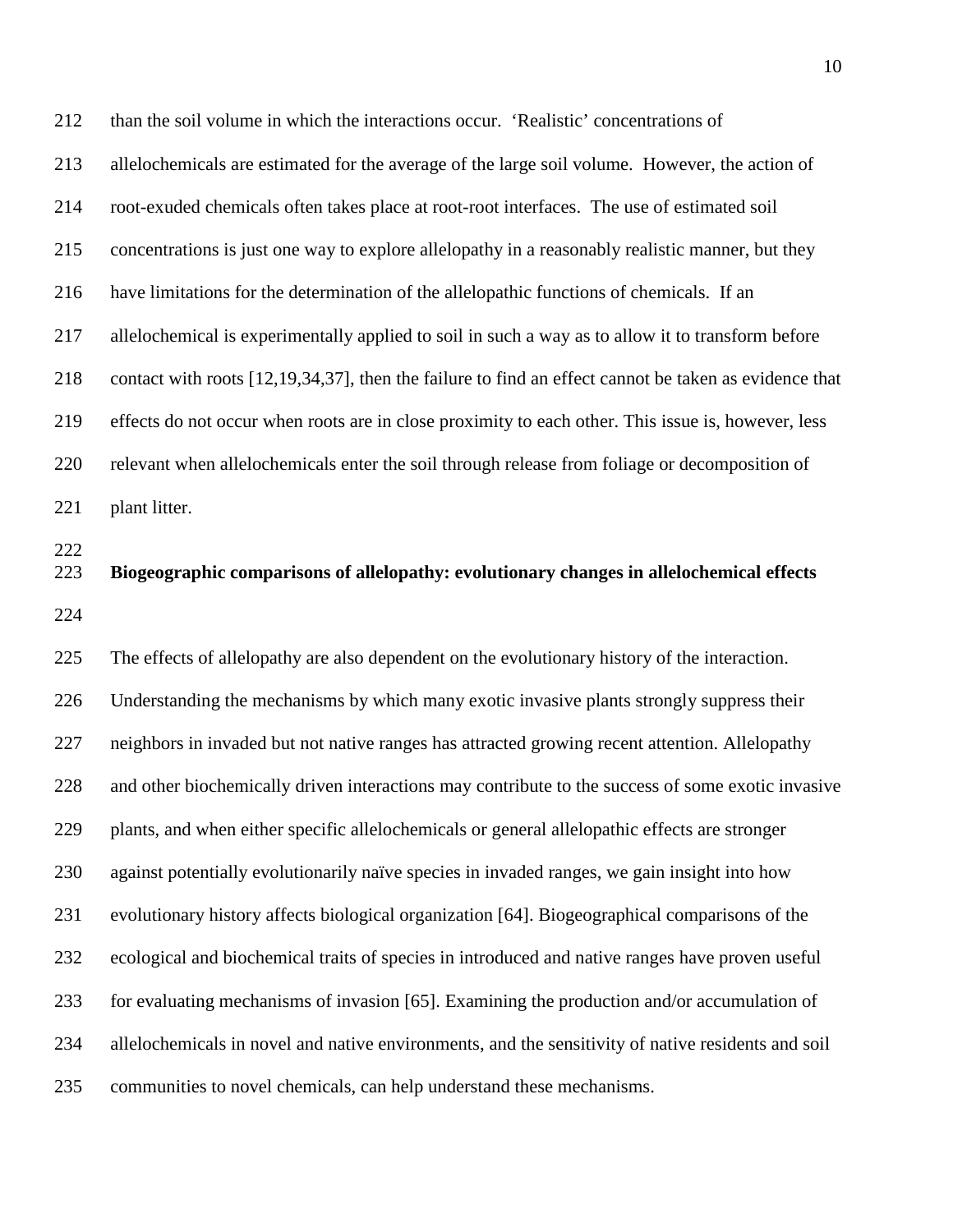The Novel Weapons Hypothesis (NWH) provides a possible explanation for biogeographic patterns of interactions in different ecosystems. The NWH was first proposed in the context of allelopathy as a potential mechanism for the success of *Centaurea diffusa* as an invader in North America [66], and subsequently as a component of invasion by *C. stoebe* [67]. Recent studies on biogeographic comparisons of exotic species in native and introduced ranges have shown some support for NWH [15,16,18,68,69]. A recent meta-analysis of hypotheses for invasions, focusing on trees, found that published evidence for the NWH resulted in a stronger effect size in support of the idea than the effects sizes of six other hypotheses [70]. Barto *et al.* [71] provided evidence in support of NWH by showing that the allelochemical profile of invasive *A. petiolata* was not shared by any native Brassicaceae in North America. Further, Callaway and Ridenour [67] suggested that stronger allelopathic effects in invaded regions could lead to selection for greater allelopathic production and thus increased competitive ability. Biogeographic differences in the effects of particular compounds between native and invaded ranges may occur in part through a lack of adaptation by species and soil communities in the invaded ranges. However, these types of biogeographic differences may also emerge or intensify because of particular conditions in the novel environment. As such, soil biota can be powerful ecosystem mediators of biogeographic differences in allelopathic effects [46]. For example, soil microbial taxa that metabolize specific chemicals are likely to have undergone evolution to do so, or at least to utilize a related group of chemicals. If plants that occur in a given region do not produce a particular allelochemical, then those soil microbes that are required to metabolize it may not be present when it is introduced by an invader. Thus, novel chemicals produced by invaders may have prolonged resident times in invaded ranges and therefore be more biologically active. Such indirect processes may reinforce biogeographic differences in plant-soil feedbacks involving invasive species [72].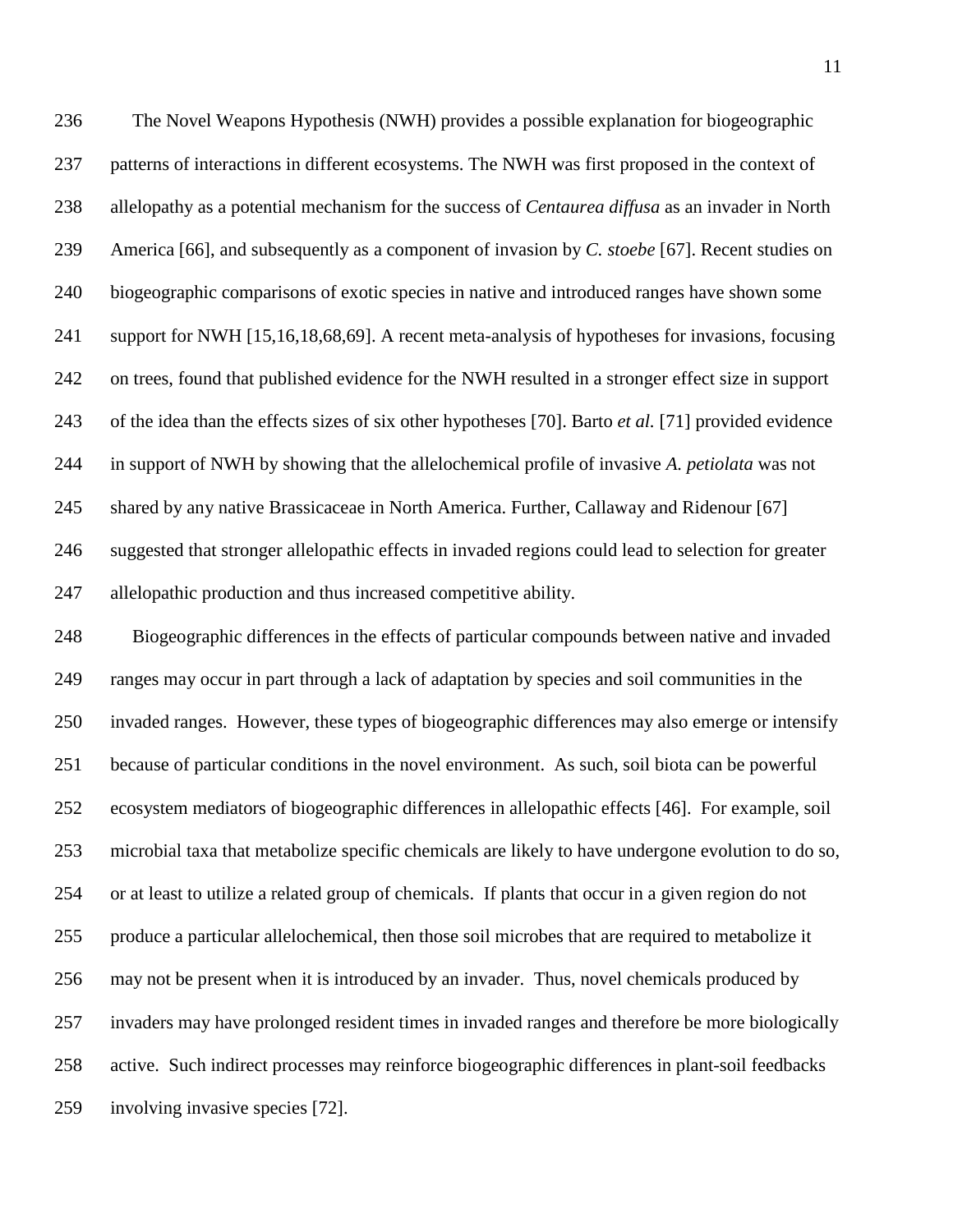Soil communities from non-native ranges have also been shown to eliminate allelopathic effects of exotic plants. For example, the invader *A. petiolata* exerts allelopathic effects through glucosinolate exudation on the native species *Platanus occidentalis* in sterilized soil but not in non-sterile soil from the invaded range [73]. Future research would be required to determine whether soil microbial communities from locations that differ in their invasion history of *A. petiolata* also differ in their ability to degrade glucosinolate.

 **Potential evolutionary relationships: temporal declines in allelochemicals from invasive species** 

 Plant species that are introduced into a novel environment would likely evolve in response to new conditions over time, and other species that are native to that environment may in turn evolve in response to the introduced species [16]. Such evolutionary responses have been reported for populations of *Trifolium repens* that have co-adapted to (and with) local competitors [74], and for populations of native soapberry bugs (*Leptocoris tegalicus*) that have adapted to various introduced host plants [75]. Some native residents in the naturalized range of *C. stoebe* have exhibited tolerance to it relative to individuals of other native species that have not previously encountered the invader [76]. Individuals grown from seeds of parents that have survived exposure to allelochemicals from *C. stoebe* have become more resistant to its invasion. This is consistent with the NWH, and suggests that allelopathy may play a role in evolution between neighbors in the non-native ranges.

 Biogeographic variation in the production of volatile sesquiterpenes in particular could be due to differences in herbivore densities between the native and introduced ranges [77]. Recently, it has been shown [15] that lower amounts of volatile chemicals were released by plants from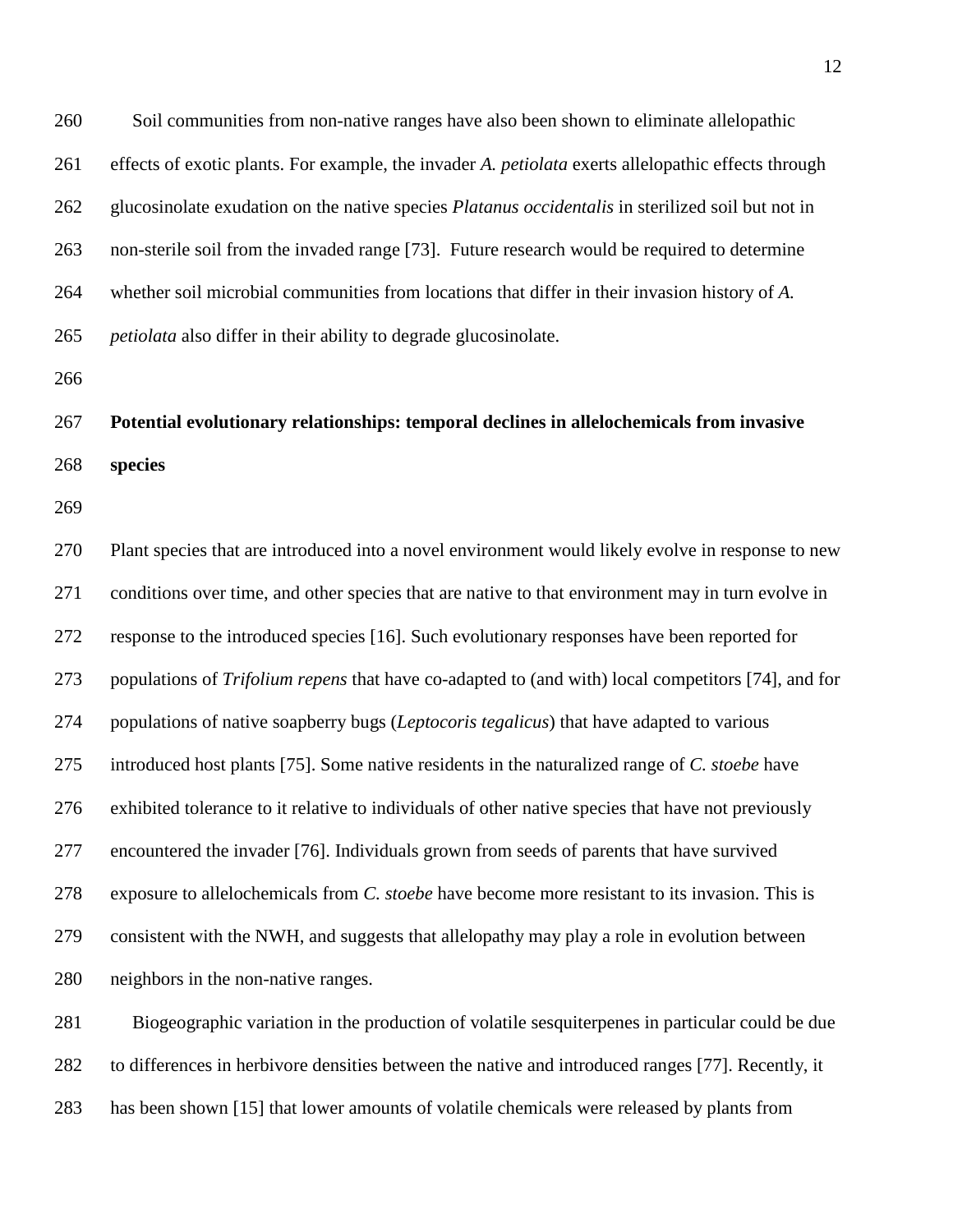exotic populations of the invasive plant *Ageratina adenophora* than by plants from native populations grown in a common environment. However, it is not known whether such differences in volatile emissions are evolutionary consequences of interactions with other species or due to founder effects.

 An allelochemical produced by a species can provide multiple ecological functions, making its effects highly dependent on specific environmental conditions. Further, allelochemicals with multiple functions should be selected for because this spares the plant the cost of producing several different compounds [11]. Glucosinolates and their derivatives have been found to have multiple functions as mediators of plant–plant, plant–microbe, and plant–insect interactions [59]. Lankau and Kliebenstein [78] found that competition and herbivory determined the accumulation and fitness consequences of sinigrin for *B. nigra*. Further, it has been shown that the fitness costs and benefits of sinigrin conformed to optimal defense theory only in the absence of competition, apparently due to its multiple functions [11,78]. Further, Oduor *et al.* [79] found that invasive populations of *B. nigra* had higher levels of sinigrin which defends the invader against generalist herbivores. An increase in resistance against generalist herbivores and growth performance of *B. nigra* in its introduced ranges compared to its native range further supports the hypothesis that defenses have shifted [79]. Sinigrin from *B. nigra* is also reported to possess allelopathic activities, which provide a competitive advantage to *B. nigra* over heterospecific neighbors [59]. Lankau *et al.* [23,24] examined the production, release and impact of glucosinolates from *A. petiolata* along a gradient of invasion history i.e., from early invaded to recently-invaded populations. They found a significant decline in the production of glucosinolates and an increase in the community's resistance to *A. petiolata* invasion over time. Following an initial decline in the number of operational taxonomic units (OTUs) of bacteria, fungi and AM fungi, an increase was observed in older invaded sites [24]. The observed development of resistance to exotic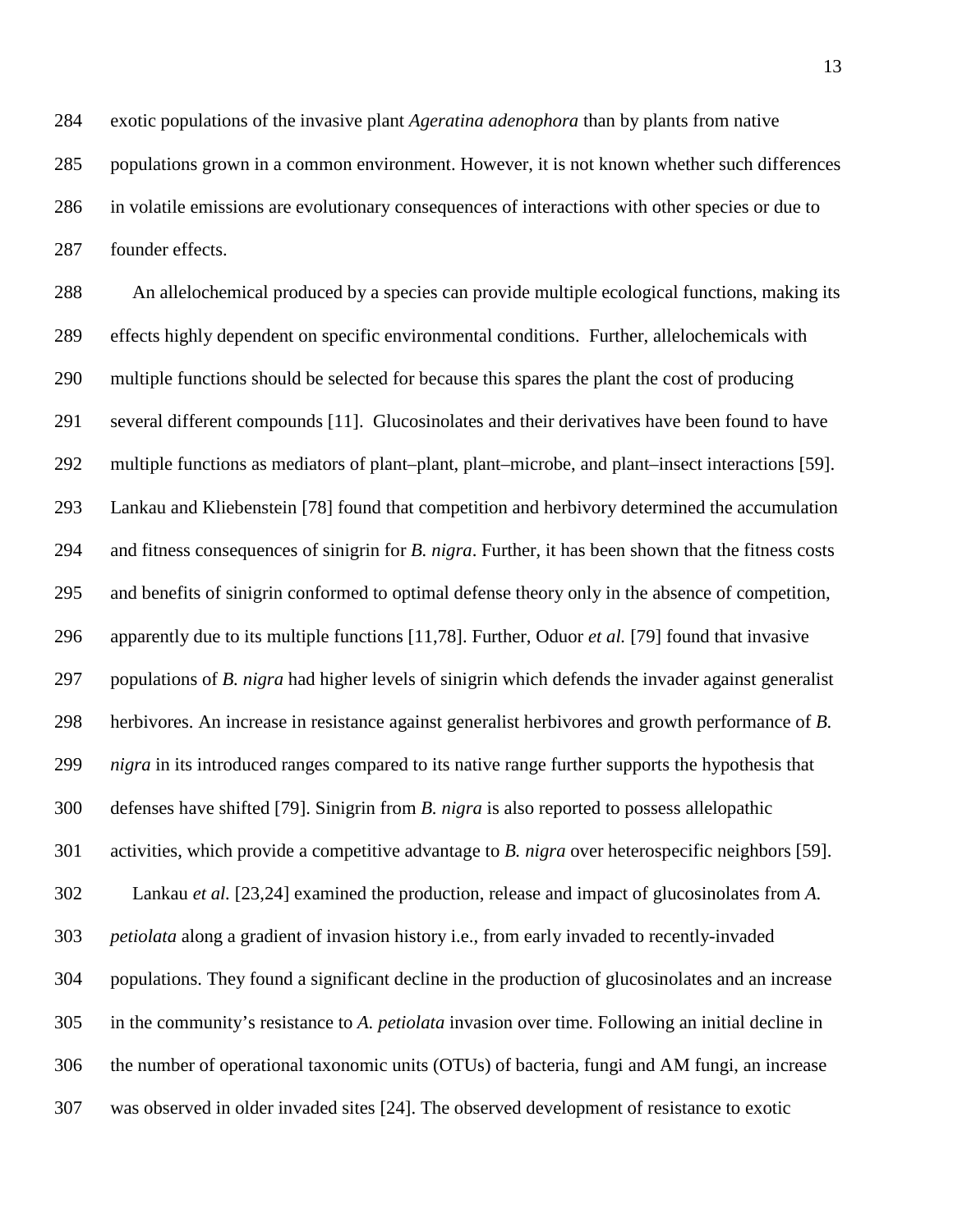invasion in late invasion stages could lead to more species rich native communities. However, the eventual outcome of the evolutionary changes is still unclear. Lankau *et al.* [80] found that the higher production of sinigrin by introduced *B. nigra* suppressed mycorrhizal abundance, which adversely affected the growth of heterospecific competitors but not non-mycorrhizal conspecifics. Such rapid selection based on tradeoffs between competitive advantages against either conspecifics or heterospecifics contributes to intransitive competitive networks which affect genetic and species diversity in communities [80]. Studying evolutionary relationships between native and non-native communities and ecosystems along gradients of invasion history has significant potential for improving understanding of the role of allelopathy in community organization.

| 319 | <b>Conclusions</b> |
|-----|--------------------|
|     |                    |
|     |                    |

 It is important to identify how variation in the environment establishes conditionality in allelopathic interactions. Sources of such variation include (1) the impact of soil chemistry on production and effects of allelochemicals, (2) the impact of consumers, competitors, and soil microbes on production and effects of allelochemicals, (3) evolutionary changes in allelochemical effects, and (4) declines in allelochemical production and activity from invasive species over time. A major gap in current allelopathy research involves the role of conditional ecosystem factors that drive allelopathic processes and how these change over space and time (Figure 1). Further, despite recent advances, we still have a limited understanding of the role of evolution over time in the production, release and eventual loss of activity of biogeographically novel chemicals.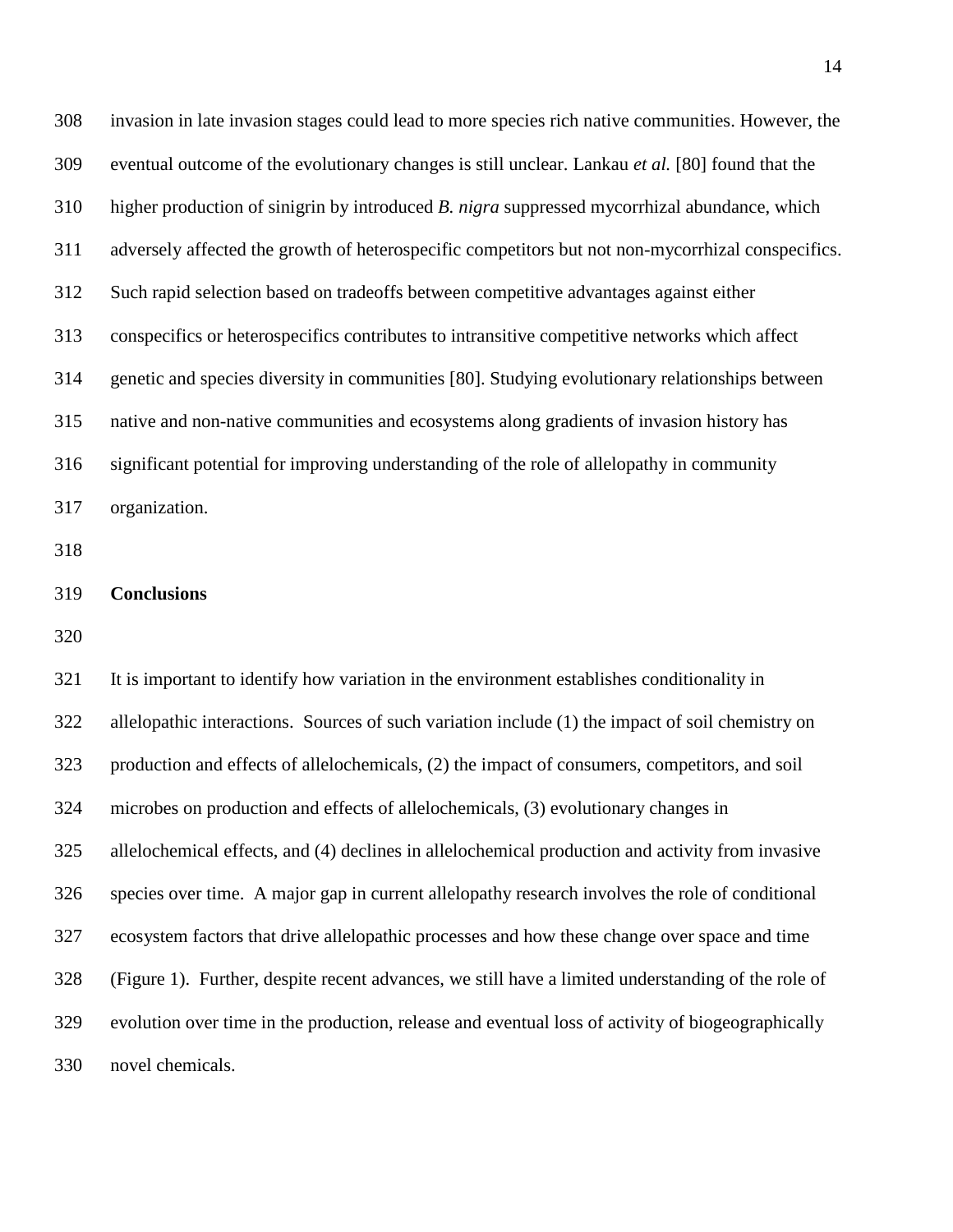The production, fate, and effectiveness of allelopathic compounds in soils is influenced by environmental conditions and evolutionary history, generating a need for allelopathic interactions to be studied across spatial and temporal scales (Figure 1). Over very small scales (microns to millimeters; seconds to hours), processes in the rhizosphere, such as microbial-driven breakdown of allelochemicals or metal chelation, dominate the influences of allelochemicals. Over small scales (millimeters to meters; hours to months), organismal responses are important, for instance, the increased production of chemicals following herbivore attack. At the medium scale (meters to kilometers; months to years), variation in the plant and soil communities, and abiotic soil conditions become increasingly important, if different species are more or less susceptible to the allelochemicals. Finally, at the large scales (kilometers and beyond; years and beyond), the evolutionary history of the allelopathic plant and the recipient soil and plant community assumes increasing significance (Figure 1).

 Continuing to quantify various aspects of how ecosystem factors influence allelopathy is key to better understanding of how plants interact with each other. Other important steps would include greater focus on conducting experiments under natural conditions, comparing single chemical effects to whole-exudate effects, profiling metabolites, and conducting bioassays in search of unidentified compounds that mediate these interactions. More generally, there is a greater need for understanding of how biotic and abiotic environmental conditions and evolutionary history affect the production, fate, and effectiveness of allelopathic compounds in soils. Recent work linking chemical ecology to biogeography and evolutionary biology has provided new perspectives on biochemical processes in ecosystems. Expanded use of biogeographical and evolutionary approaches will improve our understanding of the release of allelochemicals over a range of abiotic and biotic conditions and how those conditions determine the outcomes of allelochemical interactions.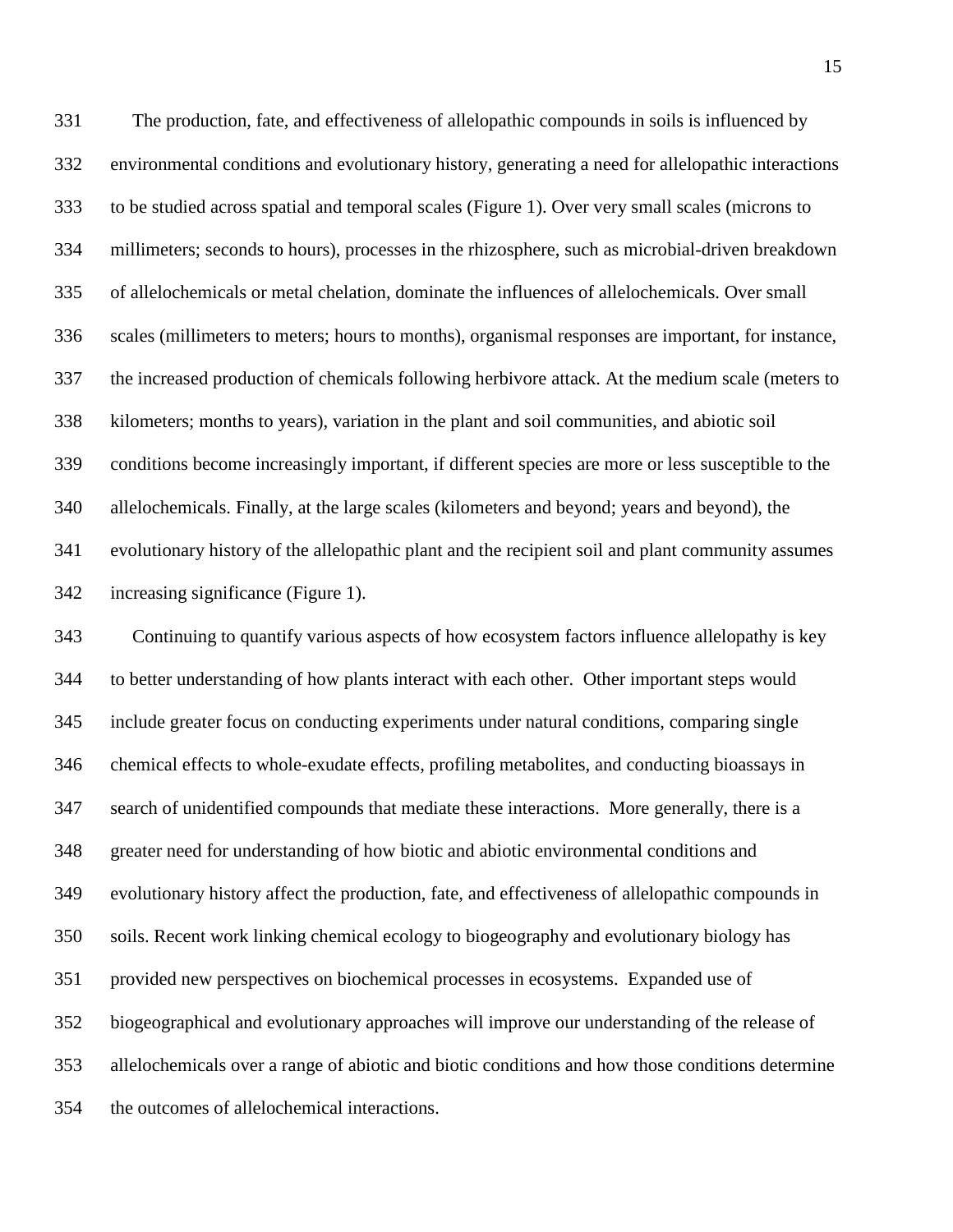### **Acknowledgements**

- Inderjit acknowledges research funding from the University of Delhi and Council of Scientific &
- Industrial Research (CSIR). Ragan M. Callaway thanks the National Science Foundation and
- DoD SERDP for support, and David A. Wardle acknowledges support from a Wallenberg
- Scholars award. We thank two reviewers for their valuable comments.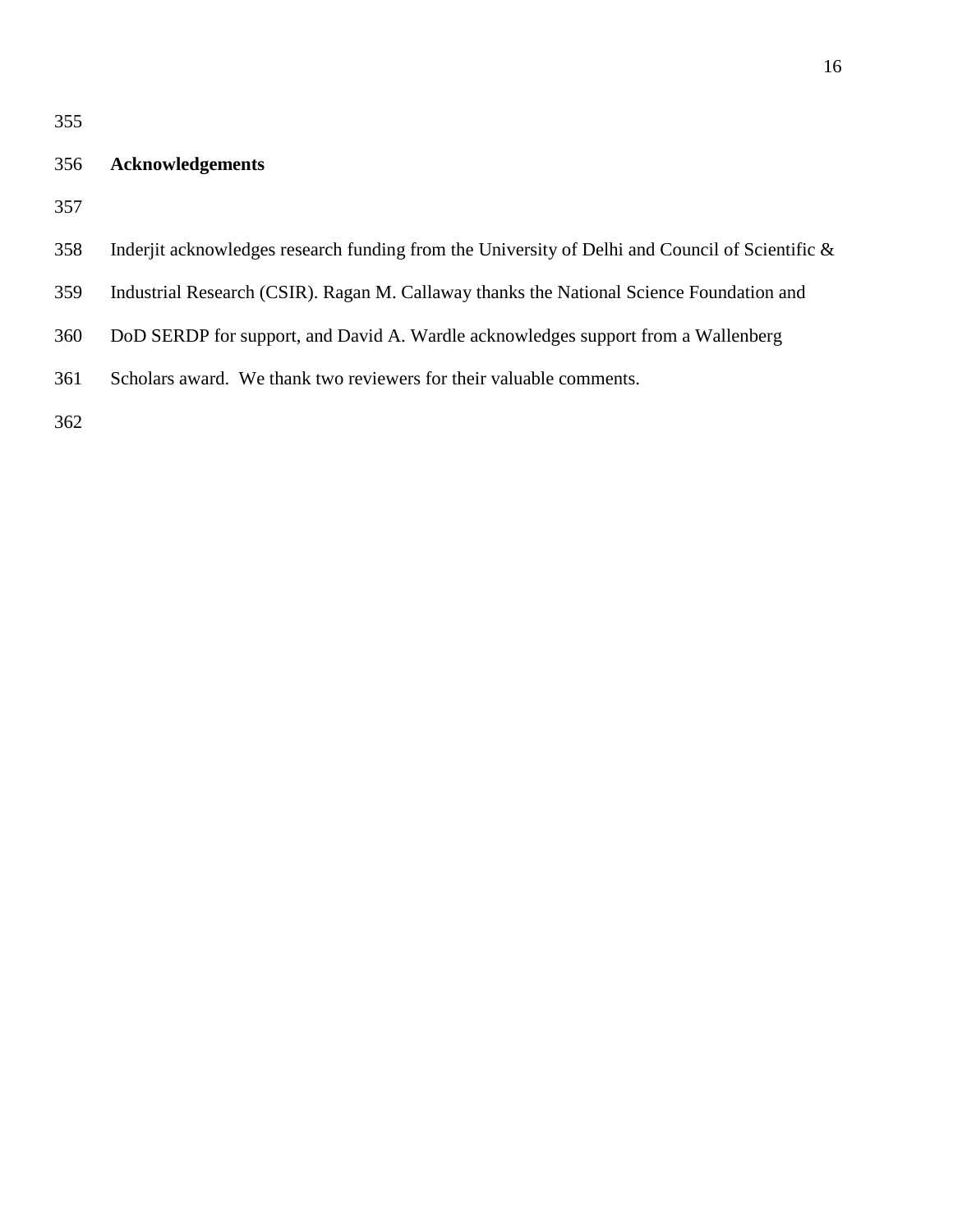| 363<br>364 | <b>References</b> |                                                                                                                                                                 |  |  |  |
|------------|-------------------|-----------------------------------------------------------------------------------------------------------------------------------------------------------------|--|--|--|
| 365        | 1.                | Lortie, C.J. et al. (2004) Rethinking plant community theory. Oikos 107, 433-438                                                                                |  |  |  |
| 366        | 2.                | Rabotnov, T.A. (1982) Importance of the evolutionary approach to the study of                                                                                   |  |  |  |
| 367        |                   | allelopathy. Ekologia 3, 5–8                                                                                                                                    |  |  |  |
| 368        | 3.                | Hättenschwiler, S., Coq, S., Barantal, S. and Handa, I.T. (2010) Leaf traits and                                                                                |  |  |  |
| 369        |                   | decomposition in tropical rainforests: revisiting some commonly held views and towards a                                                                        |  |  |  |
| 370        |                   | new hypothesis. New Phytol. 189, 950-965                                                                                                                        |  |  |  |
| 371        | 4.                | Karban, R., Shiojiri, K., Huntzinger, M. and McCall, A.C. (2006) Damage-induced                                                                                 |  |  |  |
| 372        |                   | resistance in sagebrush: volatiles are key to intra- and interplant communication. Ecology                                                                      |  |  |  |
| 373        |                   | 87, 922-930                                                                                                                                                     |  |  |  |
| 374        | 5.                | Hättenschwiler, S. and Jørgensen, H.B. (2010) Carbon quality rather than stoichiometry                                                                          |  |  |  |
| 375        |                   | controls litter decomposition in a tropical rain forest. J. Ecol. 98, 754-763                                                                                   |  |  |  |
| 376        | 6.                | Northup, R.R., Dahlgren, R.A. and McColl, J.G. (1998) Polyphenols as regulators of plant-                                                                       |  |  |  |
| 377        |                   | litter-soil interactions in northern California's pygmy forest: a positive feedback?                                                                            |  |  |  |
| 378        |                   | Biogeochemistry 42, 189-220                                                                                                                                     |  |  |  |
| 379        | 7.                | Hättenschwiler, S. and Vitousek, P. (2000) The role of polyphenols in terrestrial ecosystem                                                                     |  |  |  |
| 380        |                   | nutrient cycling. Trends Ecol. Evol. 15, 238-243                                                                                                                |  |  |  |
| 381        | 8.                | Karban, R. (2007) Experimental clipping of sagebrush inhibits seed germination of                                                                               |  |  |  |
| 382        |                   | neighbours. Ecol. Lett. 10, 791-797                                                                                                                             |  |  |  |
| 383        | 9.                | Metlen, K.L., Aschehoug, E.T. and Callaway, R.M. (2009) Plant behavioural ecology:                                                                              |  |  |  |
| 384        |                   | dynamic plasticity in secondary metabolites. Plant Cell Environ. 32, 641-653                                                                                    |  |  |  |
| 385        | 10.               | Inderjit and Weiner, J. (2001) Plant allelochemical interference or soil chemical ecology?                                                                      |  |  |  |
| 386        |                   | Persp. Plant Ecol. Evol. Systemat. 4, 3-12                                                                                                                      |  |  |  |
| 387        | 11.               | Siemens, D., Garner, S., Mitchell-Olds, T. and Callaway, R.M. (2002) The cost of defense                                                                        |  |  |  |
| 388        |                   | in the context of competition. Brassica rapa may grow and defend. Ecology 83, 505-517                                                                           |  |  |  |
| 389        | 12.               | Pollock, J.L., Callaway, R.M., Thelen, G.C. and Holben, W.E. (2009) Catechin-metal                                                                              |  |  |  |
| 390        |                   | interactions as a mechanism for conditional allelopathy by the invasive plant, Centaurea                                                                        |  |  |  |
| 391        |                   | maculosa. J. Ecol. 97, 1234-1242                                                                                                                                |  |  |  |
| 392        | 13.               | Lankau, R.A. and Strauss, S.Y. (2008) Community complexity drives patterns of natural                                                                           |  |  |  |
| 393        |                   | selection on a chemical defense of Brassica nigra. Am. Nat. 171, 150-161                                                                                        |  |  |  |
| 394        | 14.               | Tharayil, N., Bhowmik, P.C., Alpert, P., Walker, E., Amarasiriwardena, D. and Xing, B.                                                                          |  |  |  |
| 395        |                   | (2009) Dual purpose secondary compounds: phytotoxin of <i>Centaurea diffusa</i> also                                                                            |  |  |  |
| 396        |                   | facilitates nutrient uptake. New Phytol. 181, 424-434                                                                                                           |  |  |  |
| 397        | 15.               | Inderjit et al. (2011) Volatile chemicals from leaf litter are associated with invasiveness of                                                                  |  |  |  |
| 398        |                   | a neotropical weed in Asia. Ecology 92, 316-324                                                                                                                 |  |  |  |
| 399        | 16.               | Thorpe, A.S., Thelen, G.C., Diaconu, A. and Callaway, R.M. (2009) Root exudate is                                                                               |  |  |  |
| 400        |                   | allelopathic in invaded community but not in native community: field evidence for the                                                                           |  |  |  |
| 401        |                   | novel weapons hypothesis. J. Ecol. 97, 641-645                                                                                                                  |  |  |  |
| 402        | 17.               | Ens, E.J., French, K. and Bremner, J.B. (2009) Evidence for allelopathy as a mechanism of                                                                       |  |  |  |
| 403<br>404 |                   | community composition change by an invasive exotic shrub, Chrysanthemoides monifera<br>ssp. rotundata. Plant Soil 316, 125-137                                  |  |  |  |
| 405        |                   |                                                                                                                                                                 |  |  |  |
| 406        | 18.               | Zhang, D., Zhang, J., Yang, W. and Wu, F. (2010) Potential allelopathic effect of<br>Eucalyptus grandis across a range of plantation ages. Ecol. Res. 25, 13-23 |  |  |  |
| 407        | 19.               | Kaur, H., Kaur, R., Kaur, S., Baldwin, I.T. and Inderjit (2009) Taking ecological function                                                                      |  |  |  |
| 408        |                   | seriously: soil microbial communities can obviate allelopathic effects of released                                                                              |  |  |  |
| 409        |                   | metabolites. PLoS ONE, 4, e4700                                                                                                                                 |  |  |  |
|            |                   |                                                                                                                                                                 |  |  |  |
|            |                   |                                                                                                                                                                 |  |  |  |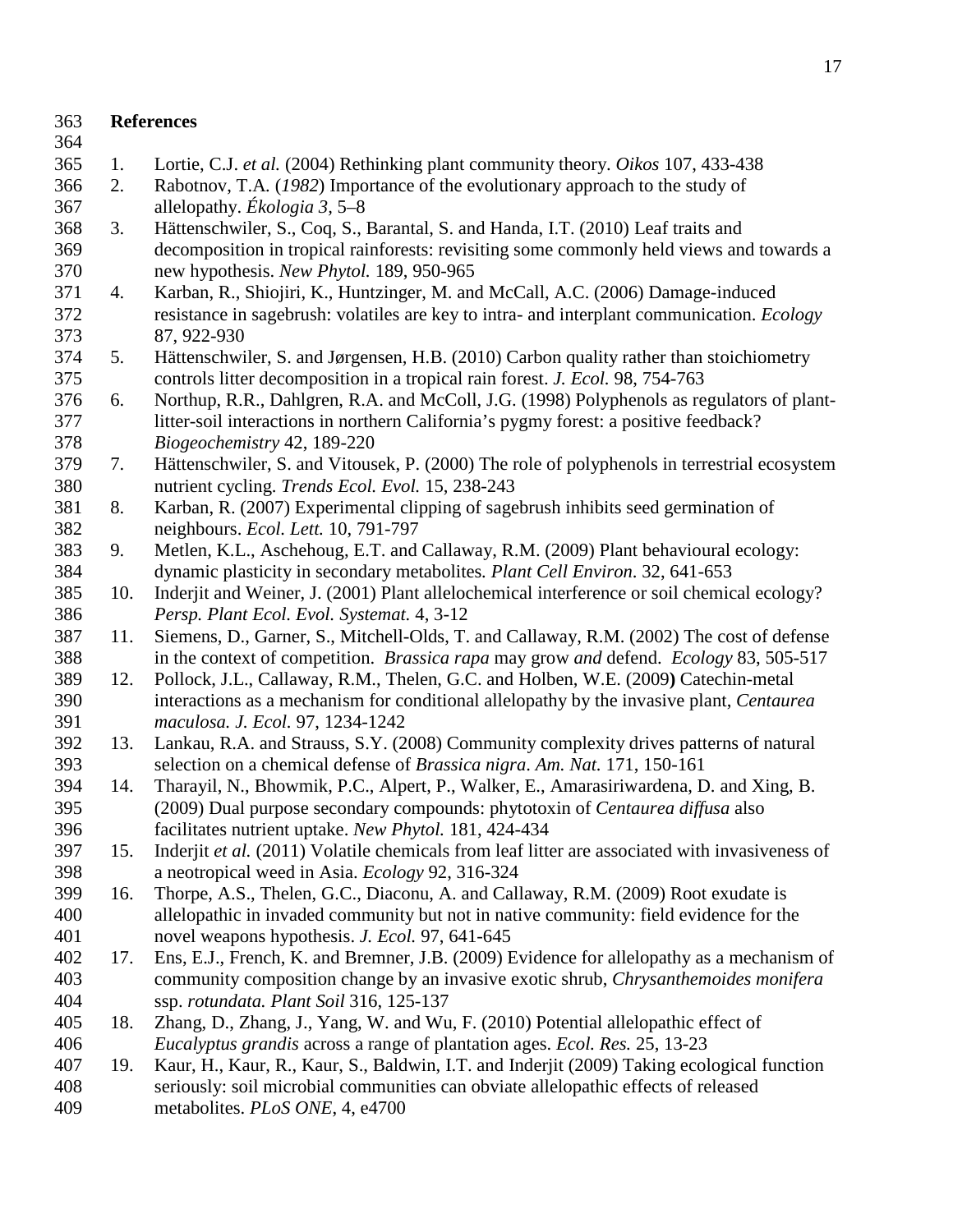- 20. Tharayil, N., Bhowmik, P.C. and Xing, B. (2006) Preferential sorption of phenolic phytotoxins to soil: implications for the availability of allelochemicals. *J. Agric. Food Chem.* 54, 3033-3040
- 21. Tharayil, N., Bhowmik, P.C. and Xing, B. (2008) Phyto-availability of allelochemicals as affected by companion compounds in soil-microbial systems. *J. Agric. Food Chem.*. 56, 3706 – 3713
- 22. He, W.M. *et al.* (2009) Novel weapons and invasions: biogeographic differences in the competitive effects of *Centaurea maculosa* and its root exudates (±)-catechin. *Oecologia*  159, 803-815
- 23. Lankau, R.A., Nuzzo, V., Spyreas, G. and Davis A.S. (2009) Evolutionary limits ameliorate the negative impact of an invasive plant. *Proc. Natl. Acad. Sci. USA* 106, 15362-15367
- 24. Lankau, R.A. (2011) Resistance and recovery of soil microbial communities in the face of *Alliaria petiolata* invasions. *New Phytol.* 189, 536-548
- 25. Wardle, D.A., Nilsson, M.C., Gallet, C. and Zackrisson, O. (1998) An ecosystem level perspective of allelopathy. *Biol. Rev.* 73, 305-319
- 26. Blum, U., Dalton, B.R. and Shann, J.R. (1985) Effects of various mixtures of ferulic acid and some of its microbial metabolic products on cucumber leaf expansion and dry matter in nutrient culture. *J. Chem. Ecol.* 11, 619-641 2
- 27. Blum, U., Gerig, T. M. and Weed, S.B. (1989) Effects of mixtures of phenolic acids on leaf area expansion of cucumber seedlings grown in different pH Portsmouth A1 soil materials. *J. Chem. Ecol.* 15, 2413-2423
- 28. Gerig, T. M. and Blum, U. (1993) Modification of an inhibition curve to account for effects of a second compound. *J. Chem. Ecol.* 19, 2783-2790
- 29. Inderjit, Striebig, J. and Olofsdotter, M. (2002) Joint action of phenolic acid mixtures and its significance in allelopathy research. *Physiol. Plant.* 114: 422-428 6
- 30. Baerson, S.R. *et al.* (2008) A functional genomics investigation of allelochemical biosynthesis in *Sorghum bicolor* root hairs. *J. Biol. Chem.* 283, 3231-3247
- 31. Dayan, F.E., Howell, J. and Weidenhamer, J.D. (2009) Dynamic root exudation of sorgoleone and its *in planta* mechanism of action. *J. Exp. Bot.* 60, 2107-2117
- 32. Inderjit, Callaway, R.M. and Vivanco, J.M. (2006) Plant biochemistry helps to understand invasion ecology. *Trends Plant Sci.* 11, 574-580
- 33. Nilsson, M-C. (1994) Separation of allelopathy and resource competition by the boreal dwarf shrub *Empetrum hermaphroditum* Hagerup. *Oecologia* 98, 1-7
- 443 34. Inderjit, Pollock, J.L., Callaway, R.M. and Holben, W. (2008) Phytotoxic effects of  $(\pm)$ -catechin *in vitro*, in soil, and in the field. *PLoS One* 3, e2536.
- 35. Blair, A.C., Nissen, S.J., Brunk, G.R. and Hufbauer, R.A. (2006) A lack of evidence for an ecological role of the putative allelochemical (+/-)-catechin in spotted knapweed invasion success. *J. Chem. Ecol.* 32, 2327-2331
- 36. Chobot, V., Huber, C., Trettenhahn, G. and Hadacek, F. (2009) (±)-catechin: chemical weapon, antioxidant, or stress regulator? *J. Chem. Ecol.* 35, 980-996
- 37. Duke, S.O. *et al.* (2009) Is (−)-catechin a novel weapon of spotted knapweed (*Centaurea stoebe*)? *J. Chem. Ecol.* 35, 141-153
- 38. Baldwin, I.T., Halitschke, R., Paschold, A., von Dahl, C.C. and Preston, C.A. (2006) Volatile signaling in plant-plant interactions: "Talking trees" in the genomics era. *Science* 311, 812-815
- 39. Lohmann, M., Scheu, S. and Müller, C. (2009) Decomposers and root feeders interactively affect plant defence in *Sinapis alba*. *Oecologia* 160, 289-298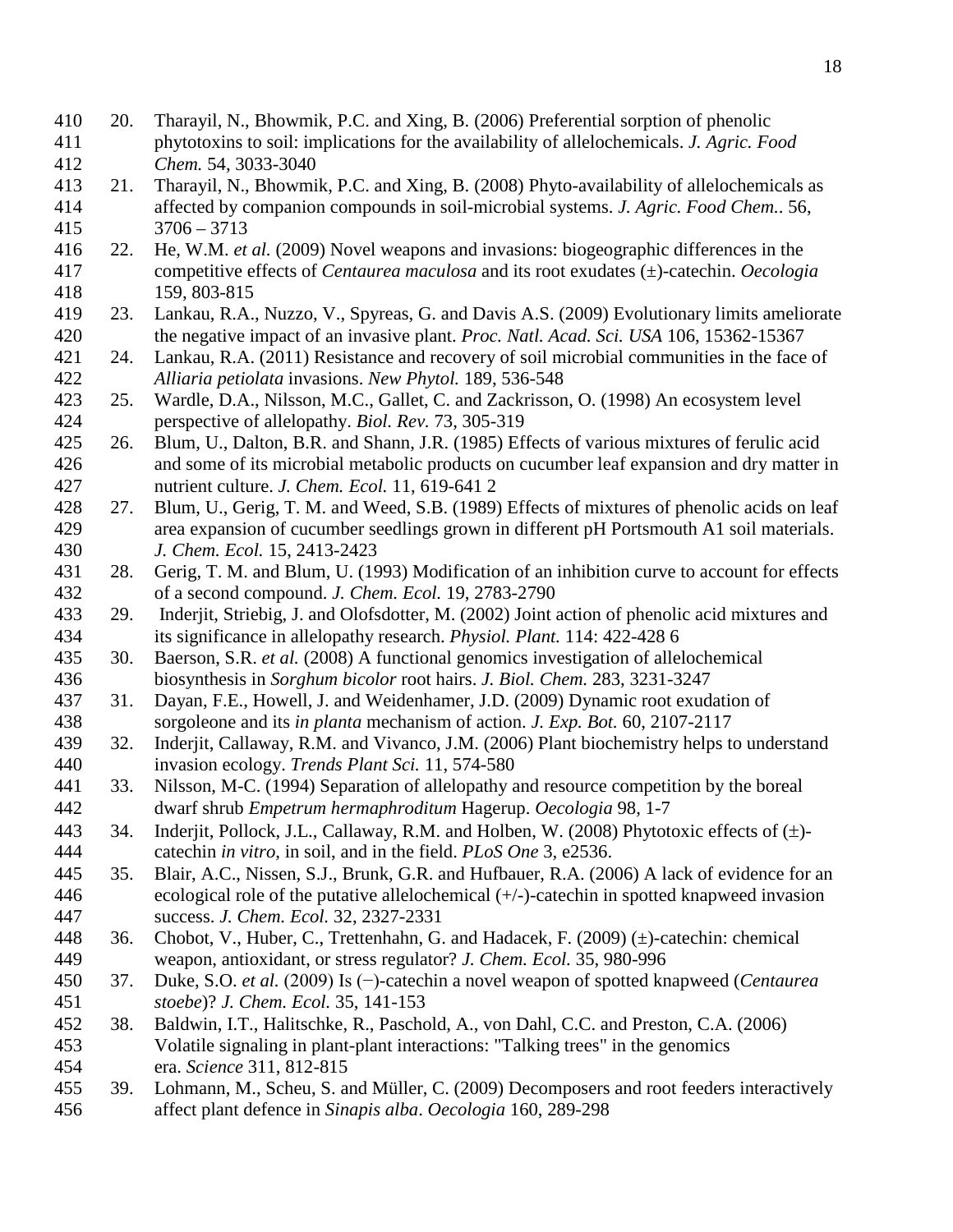40. Agrawal, A.A. (1998) Induced responses to herbivory and increased plant performance. *Science* 279, 1201–1202. 41. Karban, R. and Shiojiri, K. (2009) Self-recognition affect plant communication and defense. *Ecol. Lett.* 12, 502-506 42. Karban, R. (2010) The ecology and evolution of induced resistance against herbivores. *Func. Ecol.* 25, 339-347 43. Roitto, M. *et al.* (2008) Induced accumulation of phenolics and sawfly performance in Scots pine in response to previous defoliation. *Tree Physiol.* 29, 207-216 44. Bi, H.H., Zheng, R.S., Su, L.M., An, M. and Luo, S.M. (2007) Rice allelopathy induced by methyl jasmonate and methyl salicylate. *J. Chem. Ecol.* 33, 1089-1103 45. Inderjit. (2005) Soil microorganisms: an important determinant of allelopathic activity. *Plant Soil* 274, 227-236 46. Inderjit and van der Putten, W.H. (2010) Impacts of soil microbial communities on exotic plant invasion. *Trends Ecol. Evol.* 25, 512-519 47. Bertin, C. e*t al.* (2007) Grass roots chemistry: meta-tyrosine, an herbicidal nonprotein amino acid. *Proc. Natl. Acad. Sci. USA* 104, 16964-16969 48. Bertin, C., Harmon, R., Akaogi, M., Weidenhamer, J.D. and Weston, L.A. (2009) Assessment of the phytotoxic potential of m-tyrosine in laboratory soil bioassays. *J. Chem. Ecol.* 35, 1288-1294 49. Gimsing, A.L., Bælum, J., Dayan, F.E., Locke, M.E., Sejerø, L.H. and Jacobsen, C.S. (2009) Mineralization of the allelochemical sorgoleone in soil. *Chemosphere* 76, 1041- 1047 50. Meier, C.L. and Bowman, W.D. (2008) Phenolic-rich leaf carbon fractions differentially influence microbial respiration and plant growth. *Oecologia* 158, 95-107 51. Callaway, R.M. *et al.* (2008) Novel weapons: invasive plant suppresses fungal mutualists in America but not in its native Europe. *Ecology* 89, 1043-1055 52. Cantor, A., Hale, A., Aaron, J., Trow, M.B. and Kalisz, S. (2011) How allelochemical concentrations detected in garlic mustard-invaded forest soil inhibit fungal growth and AMF spore germination. *Biol. Invs.* (in press) 53. Barto, K., Friese, C. and Cipollini, D. (2010) Arbuscular mycorrhizal fungi protect a native plant from allelopathic effects of an invader. *J. Chem. Ecol.* 36, 351-360 54. Barto, E.K. and Cipollini, D. (2009) Half-lives and field soil concentrations of *Alliaria petiolata* secondary metabolites. *Chemosphere* 76, 71-75 55. Lankau, R.A. (2011) Intraspecific variation in allelochemistry determines an invasive species' impact on soil microbial communities. *Oecologia* 165, 453-463 56. Mahall, B.E. and R.M. Callaway. (1996) Geographic and genetic contributions to root communication in *Ambrosia dumosa*. *Amer. J. Bot.* 83, 93-98 57. Mahall, B.E. and R.M. Callaway. (1991) Root communication among desert shrubs. *Proc. Natl. Acad. Sci. USA* 88, 874-876 58. Dudley, S.A. and File, A.L. (2007) Kin recognition in an annual plant. *Biol. Lett.* 3, 435- 438 59. Lankau, R. (2008) A chemical trait creates a genetic trade-off between intra- and interspecific competitive ability. *Ecology* 89, 1181-1187. 60. Gómez-Aparicio, L. and Canham, C.D. (2008) Neighbourhood analysis of the allelopathic effects of the invasive tree *Ailanthus altissima* in temperate forests. *J. Ecol.* 96, 447-458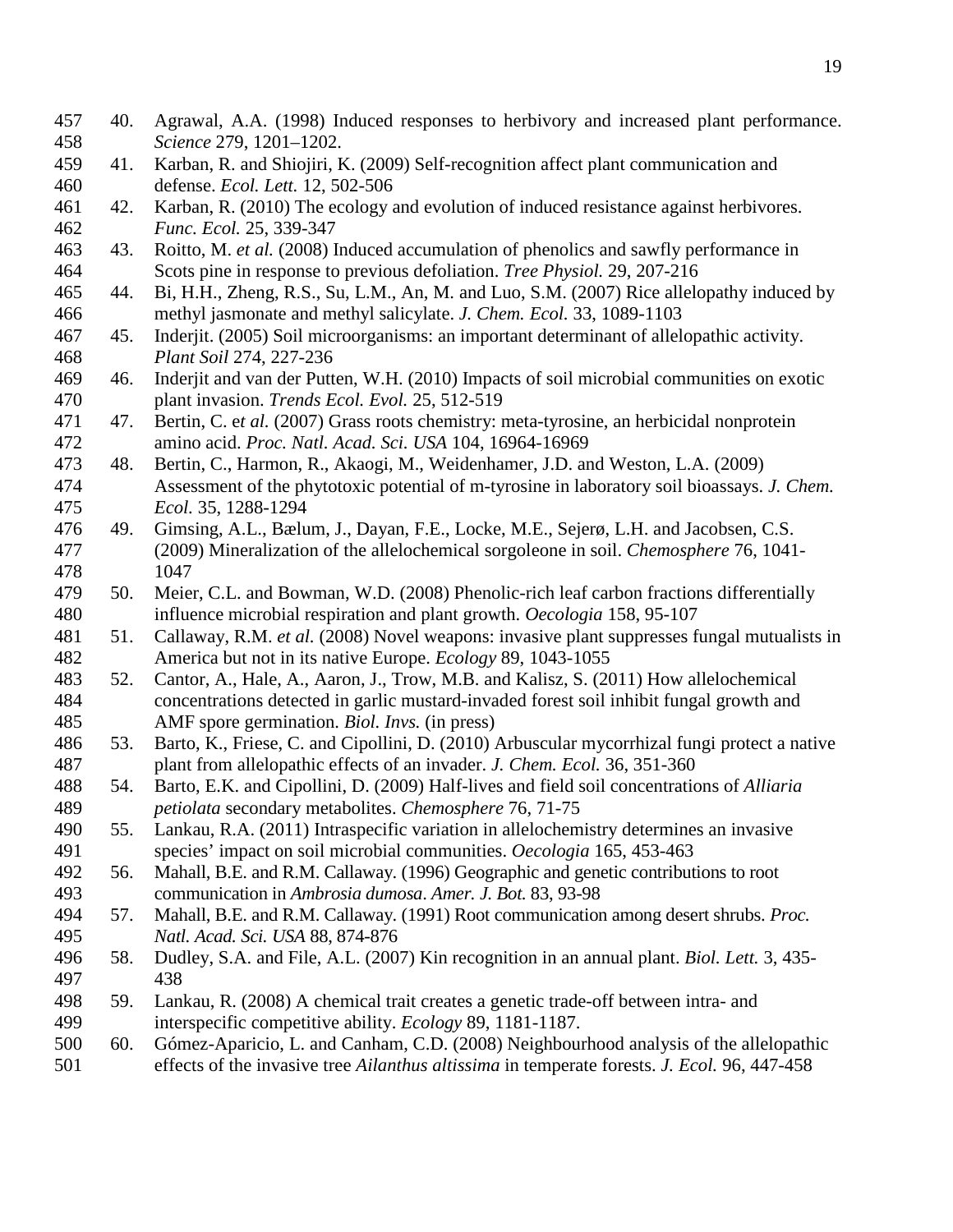- 61. Weir, T.L. *et al.* (2006) Oxalate contributes to the resistance of *Gaillardia grandiflora* and *Lupinus sericeus* to a phytotoxin produced by *Centaurea maculosa. Planta 223, 785-795* 62. Callaway, R.M. and Howard, T.G. (2006) Competitive networks, indirect interactions, and allelopathy: a microbial viewpoint on plant communities. *Prog. Bot.* 68, 317-335 63. Callaway, R.M., Hierro, J.L. and Thorpe, A.S. (2005) Evolutionary trajectories in plant and soil microbial communities: *Centaurea* invasions and the geographic mosaic of coevolution. In *Exotic Species Invasions: Insights into Ecology, Evolution and Biogeography* (Sax, D.F., Gaines, S.D. and Stachowicz, J.J., eds.), pp. 341-363. Sinauer, Sunderland 64. Inderjit and Callaway, R.M. (2003) Experimental designs for the study of allelopathy. *Plant Soil* 256, 1-11 65. Hierro, J.L., Maron, J.L. and Callaway, R.M. (2005) A biogeographical approach to plant invasions: the importance of studying exotics in their introduced and native range. *J. Ecol.* 516 93, 5-15<br>517 66. Callaway 66. Callaway, R.M. and Aschehoug, E.T. (2000) Invasive plant versus their new and old neighbors: a mechanism for exotic invasion. *Science* 290, 521-523 67. Callaway, R.M. and Ridenour W.M. (2004) Novel weapons: invasive success and the evolution of increased competitive ability. *Front. Ecol. Environ.* 2, 436-443 68. Kim, Y.O. and Lee, E.J. (2011) Comparison of phenolic compounds and the effects of invasive and native species in East Asia: support forb the novel weapons hypothesis. *Ecol. Res.* 26, 87-94 69. Ni, G.Y., Schaffner, U., Peng, S.L. and Callaway, R.M. (2011) *Acroptilon repens*, an Asian invader, has stronger competitive effects on species from America than species from its native range. *Biol. Invas.* 12, 3653-3663 70. Lamarque, L.J., Delzon, S. and Lortie, C.J. (2011) Tree invasions: a comparative test for the dominant hypotheses and functional traits. *Biol. Invas.* (in press) 71. Barto, K., Powell, J.R. and Cipollini, D. (2010) How novel are the chemical weapons of garlic mustard in North America forest understories. *Biol. Invas.* 12, 3465-3471 72. Callaway, R.M., Thelen, G.C., Rodriguez, A. and Holben, W.E. (2004) Soil biota and exotic plant invasion. *Nature* 427, 731-733 73. Lankau, R.A. (2010) Soil microbial communities alter allelopathic competition between *Alliaria petiolata* and a native species. *Biol. Invas.* 12, 2059-2068 74. Turkington, R. (1989) The growth, distribution and neighbor relationships of *Trifolium repens* in a permanent pasture. V. The coevolution of competitors. *J. Ecol.* 77, 717-733 75. Carroll, S.P. *et al.* (2005) And the beak shall inherit – evolution in response to invasion. *Ecol. Lett.* 8, 944-951
- 76. Callaway, R.M., Ridenour, W.M., Laboski, T., Weir, T. and Vivanco, J.M. (2005) Natural selection for resistance to the allelopathic effects of invasive plants. *J. Ecol.* 93, 576-583
- 77. Mooney, K.A., Halitschke, R., Kessler, A. and Agrawal, A.A. (2010) Evolutionary trade-off in plants mediate the strength of trophic cascades. *Science* 327, 1642-1644
- 78. Lankau, R.A. and Klienbenstein, D.J. (2009) Competition, herbivory and genetics interact to determine the accumulation and fitness consequences of a defense metabolite. *J. Ecol.* 97, 78-88
- 79. Oduor, A.M.O., Lankau, R.A., Strauss, S.Y. and Gómez, J.M. (2011) Introduced *Brassica nigra* populations exhibit greater growth and herbivore resistance but less tolerance than native populations in the native range. *New Phytol.* 191, 536-544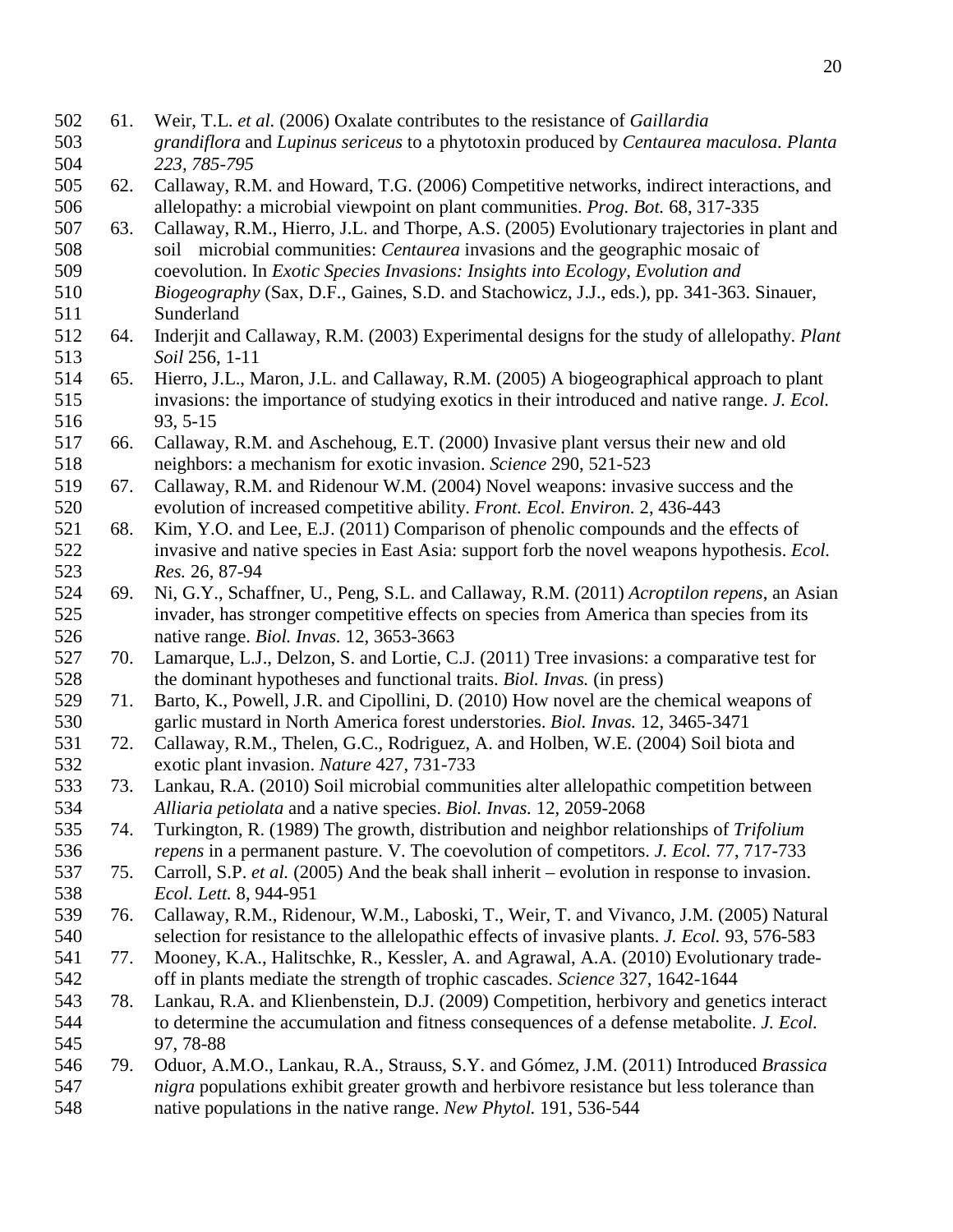- 80. Lankau, R.A., Wheeler E., Bennett, A.E. and Strauss, S.Y. (2011) Plant-soil feedbacks contribute to an intransitive competitive network that promotes both genetic and species diversity. *J. Ecol.* 99, 176-185
- 81. Calow, P. (1999) *Blackwell's Concise Encyclopedia of Ecology.* Blackwell, Oxford
- 82. Stermitz, F.R., Hufbauer, R.A and Vivanco, J.M. (2009) Retraction. *Plant Physiol.* 151, 967
- 83. Perry, L.G., Thelen, G.C., Ridenour, W.M., Callaway, R.M., Paschke, M.W. and Vivanco, J.V. (2007) Concentrations of the allelochemical (+/-)-catechin in *Centaurea maculosa* soils. *J. Chem. Ecol.* 33, 2337-2344
- 84. Schultz, M.J. (2008) Soil ecological interactions of spotted knapweed and native plant species. M.S. Thesis, Colorado State University, Fort Collins, Colorado
- 85. Tharayil, N. and Triebwasser, D.J. (2010) Elucidation of a diurnal pattern of catechin exudation by *Centaurea stoebe*. *J. Chem. Ecol.* 36, 200–204
- 86. Marler, M.J., Zabinski, C.A., Wojtowicz, T. and Callaway, R.M. (1999) Mycorrhizae and fine root dynamics of *Centaurea maculosa* and native bunchgrasses in western Montana. *Northwest Sci.* 73, 217-224
- 87. LeJeune, K.D. and Seastedt, T.R. (2001) *Centaurea* species: the forb that won the west. *Conser. Biol.* 15, 1568-1574
- 88. Callaway, R.M., Thelen, G.C., Barth, S., Ramsey, P.W. and Gannon, J.E. (2004) Soil fungi alter interactions between the invader *Centaurea maculosa* and North American natives. *Ecology* 85, 1062-1071
- 89. Thorpe, A.S., Archer, V. and Deluca, T.H. (2006) The invasive forb, *Centaurea maculosa*, increases phosphorus availability in Montana grasslands. *Appl. Soil Ecol.* 32, 118-122
- 90. Thorpe, A. and Callaway, R.M. (2011) Biogegraphic differences in the effects of *Centaurea stoebe* on the soil nitrogen cycle: novel weapons and soil microbes*. Biol. Invas.*  13, 1435-1445
- 91. Baldwin, I.T. (2003) Finally, proof of weapons of mass destruction. *Sci. STKE* pe42
- 
-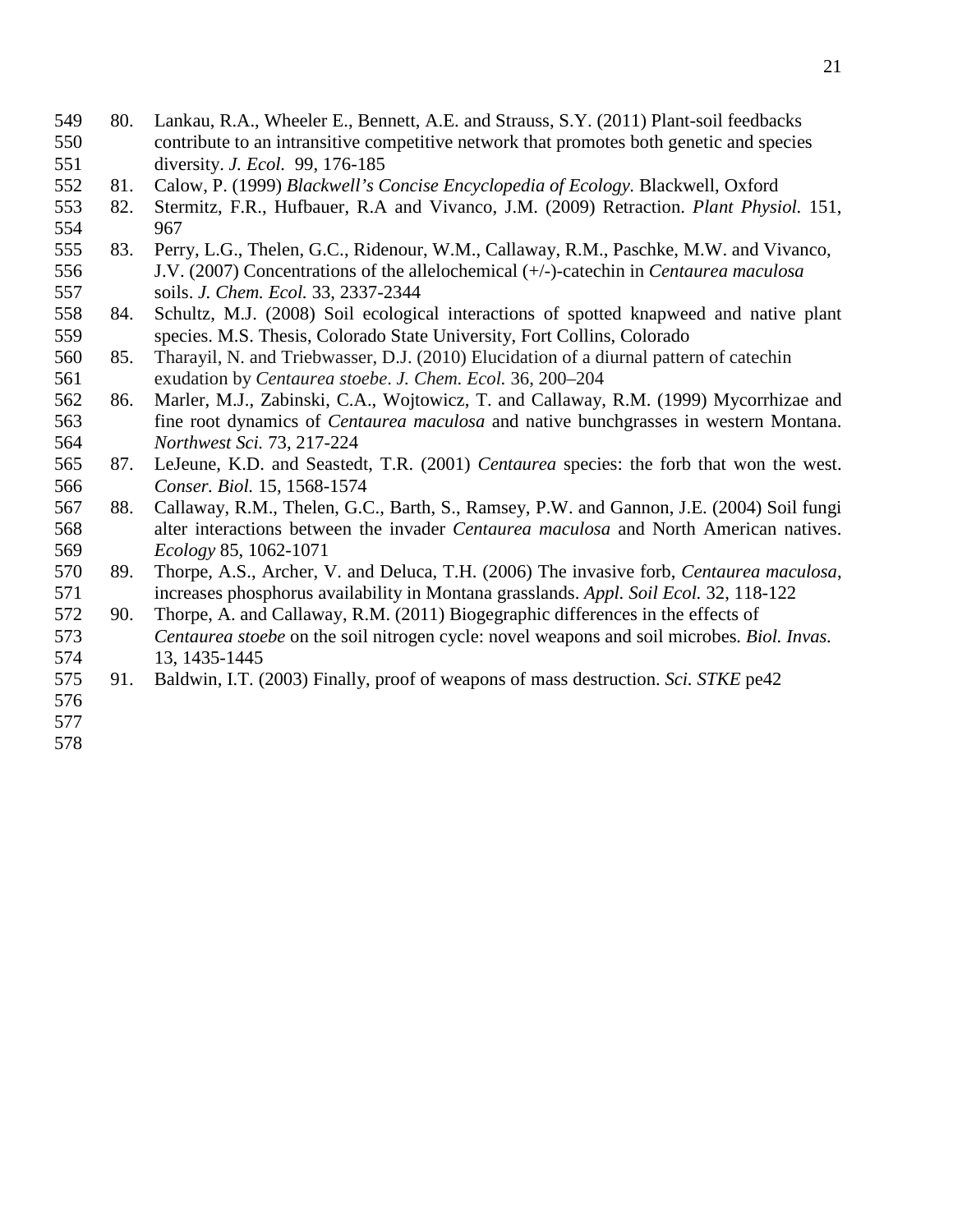### **Glossary**

**Allelopathy:** Suppression of the growth and/or establishment of neighboring plants by chemicals released from a plant or plant parts.

**Allelochemicals**: Secondary compounds of plant origin that interact with their environment and possess allelopathic activities.

**Homeostatis:** The tendency of a biological system (organism, population, community or ecosystem) to resist changes and to remain in the state of equilibrium or change its properties in such a way as to minimize the impact of outside factors [81].

**Novel weapons hypothesis (NWH)**: The idea that some invasive plant species produce secondary metabolites that are novel in their non-native ranges and that this novelty provides advantages to the invasive species as it interacts with native plants, microbes or generalist herbivores.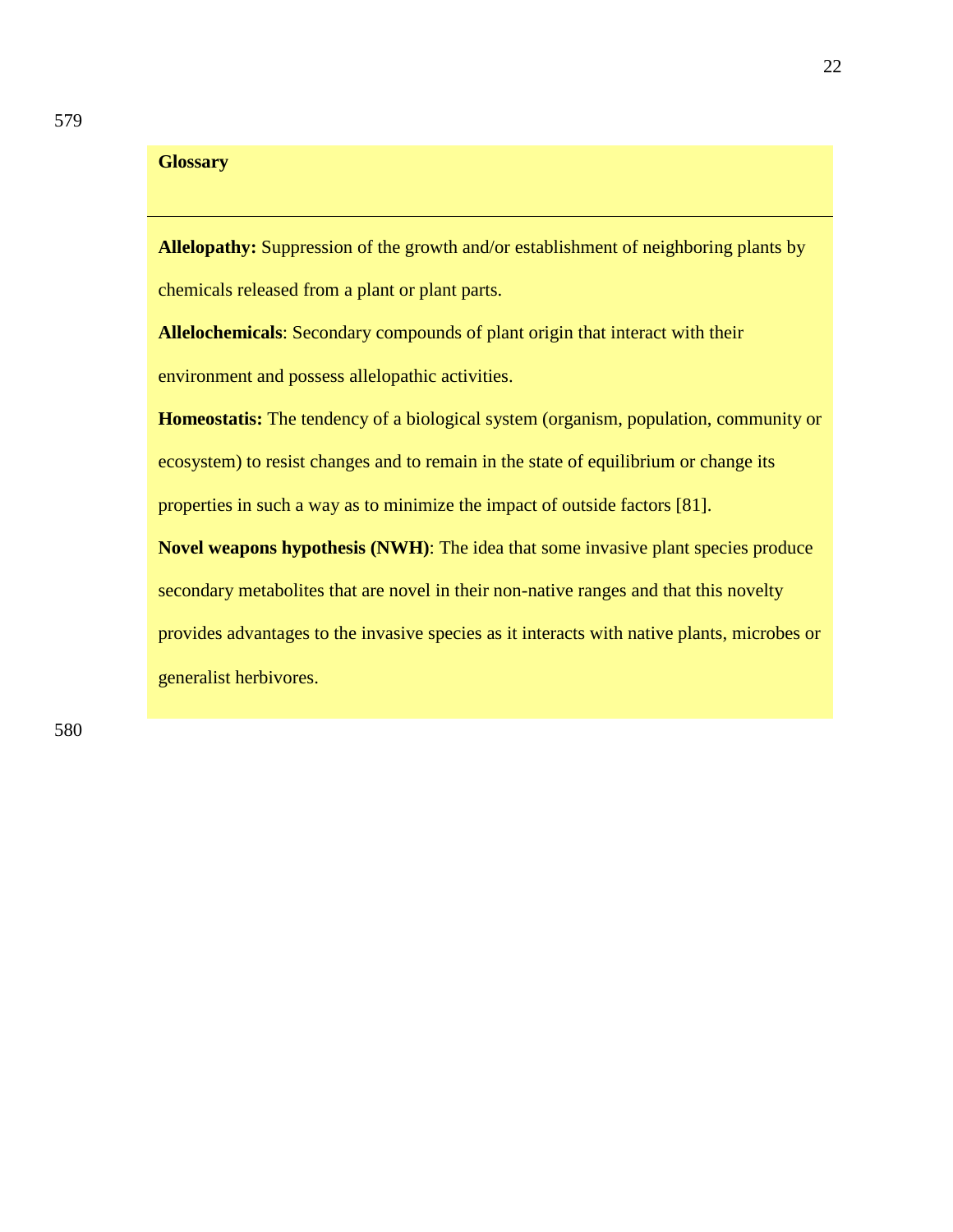- 581 **Figure 1.** The impact of ecosystem factors, biogeographic variations and coevolutionary
- 582 relationships on the production, release and activity of allelochemicals along spatial and temporal
- 583 scales.
- 584
- 585

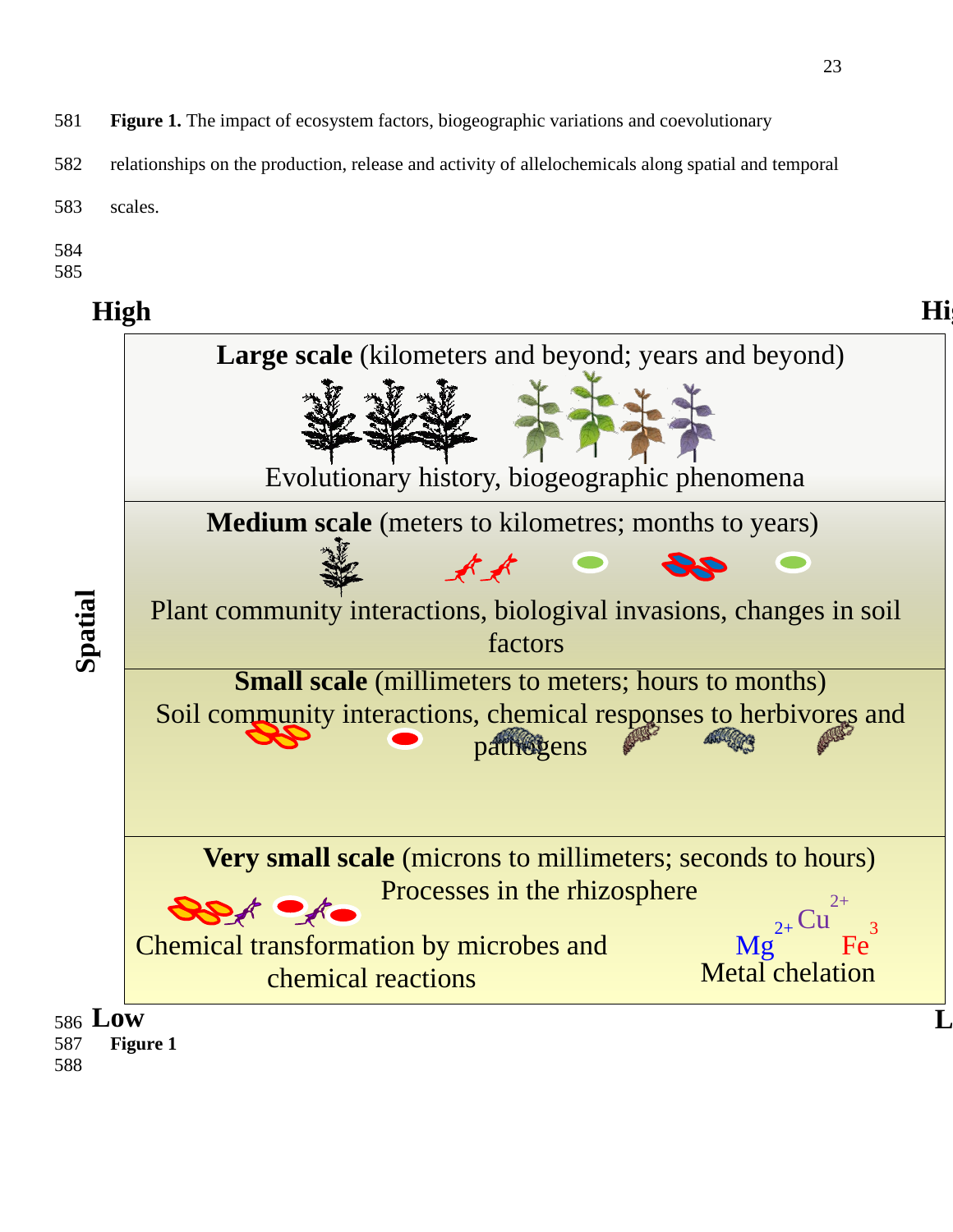**Box 1. Catechin as a novel weapon.** (-)-Catechin, reported to be exuded from the roots of a Eurasian invader in North America, *Centaurea maculosa* (*C. stoebe*), was the first isolated chemical discussed as a possible 'novel weapon' [67]*.* Initial work on this compound used (-)- catechin but subsequent experimental studies used  $(\pm)$ catechin because root exudates of *C. stoebe* contain a racemic mixture of (+)- and (- )- catechin. Early reports of consistently high rates of exudation have not been reproducible using protocols similar to those in the original experiment [see retraction, 82]. Catechin has been reported at very low concentrations in soil in the rhizospheres of *C. stoebe* [35] but high concentrations may occur periodically [83,84]. The phytotoxic effects of the enantiomeric form  $(\pm)$ -catechin, and the  $(+)$ form have been demonstrated *in vitro*, in sand culture, in controlled experiments with field soils, and in the field [12,16,22,34 and citations within], but others have not found either the  $+$  or the – form to be phytotoxic [36,37].

Tharayil and Triebwasser [85] quantified catechin release at picomolar levels by roots of *C. stoebe* in hydroponic medium and showed a diurnal rhythm in its exudation in response to light. There is also evidence that this invader's impact is also due to interactions with the soil ecosystem including through effects on nitrogen (N) and phosphorous (P) cycling and on soil fungi [72,86-89]. Recently, Thorpe and Callaway [90] examined biogeographical differences in the responses of soil communities to *C. stoebe* and catechin by studying the effects of catechin on soil ammonification and nitrification in both native (Romania) and non-native (Montana) ranges. Catechin and *C. stoebe* were linked to similar reductions of resin-extractable nitrates and gross nitrification in Montana soils but not in Romanian soils where *C. stoebe* is native. As discussed below, we do not know if the consistency and rate of catechin exudation and its concentration at root-root and root-bacteria interfaces is adequate to drive substantial effects in natural systems, but biogeographical differences in ecosystem effects controlled by soil bacteria suggests that novel chemicals might affect soil nutrients by influencing soil communities as well as other plants, and that these effects have an evolutionary context.

### INSERT Figure I HERE

Figure I. Abiotic and biotic ecosystem components influence the release, accumulation and activity of catechin. Unresolved issues regarding whether catechin has an important role as a novel chemical and under which environmental conditions could be addressed by studying the natural release of catechin in different ecosystems, or across gradients of invasion history.